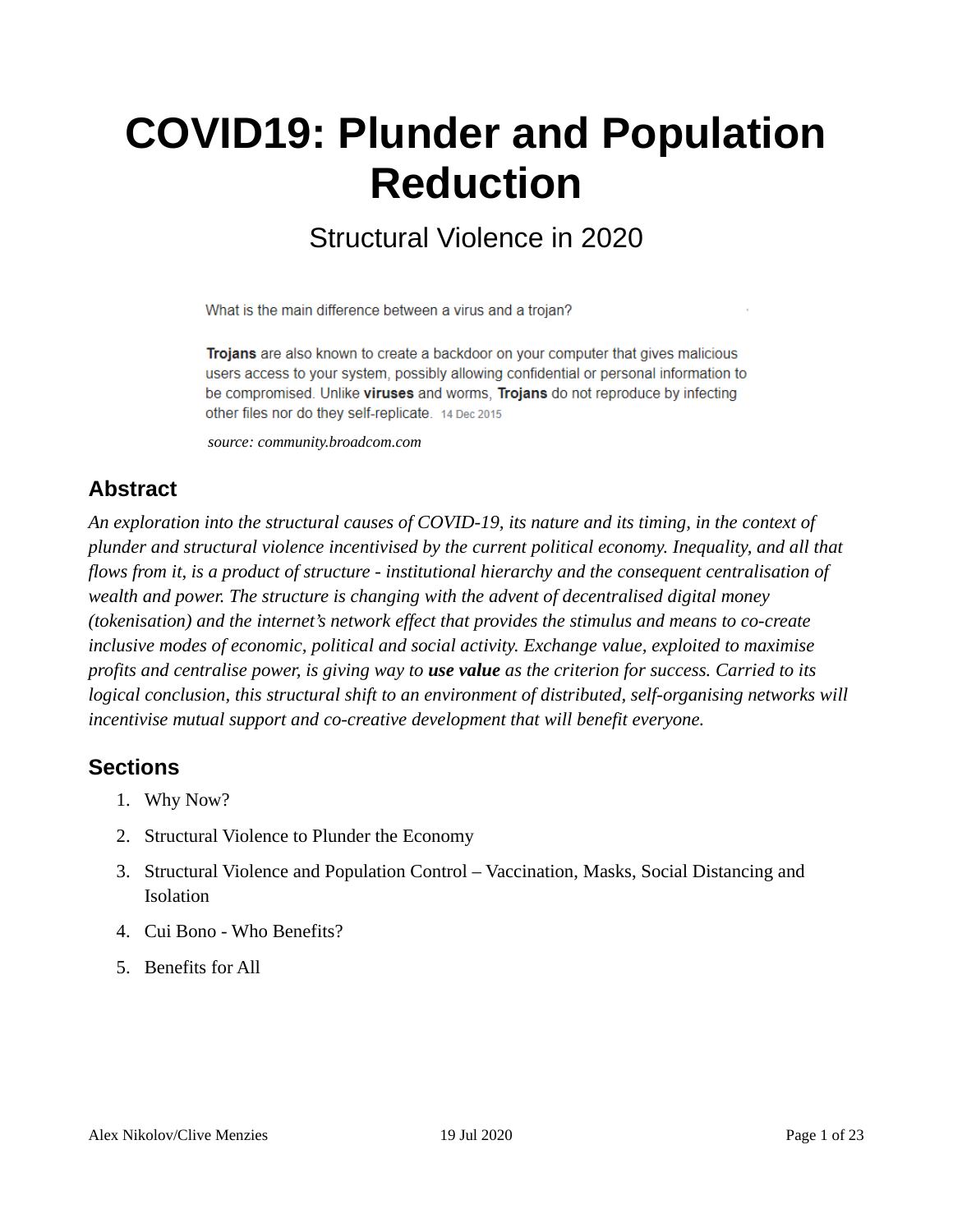# **1 Why Now?**

#### **1.1 COVID-19 – a Trojan, Not a Virus**

Despite the medical nomenclature, COVID-19 looks far less like a virus and more like a strategically planned *trojan horse,* designed to infiltrate and colonise everything and everybody on the planet:

*In computing, a Trojan horse, or trojan, is any malware which misleads users of its true intent. The term is derived from the Ancient Greek story of the deceptive Trojan Horse that led to the fall of the city of Troy.*

*Trojans are generally spread by some form of social engineering...<sup>1</sup>*

#### **1.2 Time Up for the Current Money Cycle**

We've been on the trajectory towards economic and financial collapse since the 2008 subprime mortgage crisis. If market forces been left to their own devices, banks and many other miscreant organisations that contributed to the crisis would have gone bankrupt. Bondholders would have lost a lot of money and the system would have undergone a "reset", akin to what used to happen by Jubilee when all debts were forgiven.

If sound economic and financial foundations were to be re-established, bank failures and investor losses would have been essential to clean out the Augean Stables<sup>2</sup> of accumulated debt arising from duplicitous financial engineering,. However, that's not what happened.

Led by Hank Paulson, head of the US Federal Reserve Board (Fed), bankers<sup>3</sup> frightened politicians into signing off on the bailout of banks and bondholders. They claimed that failure of major banks would jeopardise the global economy.

The Fed, Bank of England, ECB and the Bank of Japan embarked on a programme of money issuance starting with the initial bailouts (TARP, AIG, etc.). This was followed by subsequent quantitative easing (QE) which has been the central bankers' response to any signs of weakness in financial markets ever since. In short, money printing has continued to enrich the rich while obscuring the economic reality that most people are getting poorer and poorer.

Eventually, confidence in over-issued fiat money evaporates (examples from history: John Law and the Duke of Orleans in France<sup>4</sup> and the Weimar Republic in Germany following WW1<sup>5</sup>). The warning signs had been evident for some years but, by the summer of 2019<sup>6</sup>, it was clear that collapse was imminent; increasing financial instability meant central banks had every incentive to "trigger" a reset of the global financial system on their terms.

If the Fed, or any other major central bank, were to over-issue their currency in isolation, that currency would collapse relative to other major currencies. Major currencies are being over-issued in concert and, consequently, they appear to be stable because people are used to looking at currencies as a measure of national competitiveness, i.e. relative to each other. However, they are devaluing relative to other measures. Hitherto, the manipulation of gold, silver and crypto-currency alternatives to fiat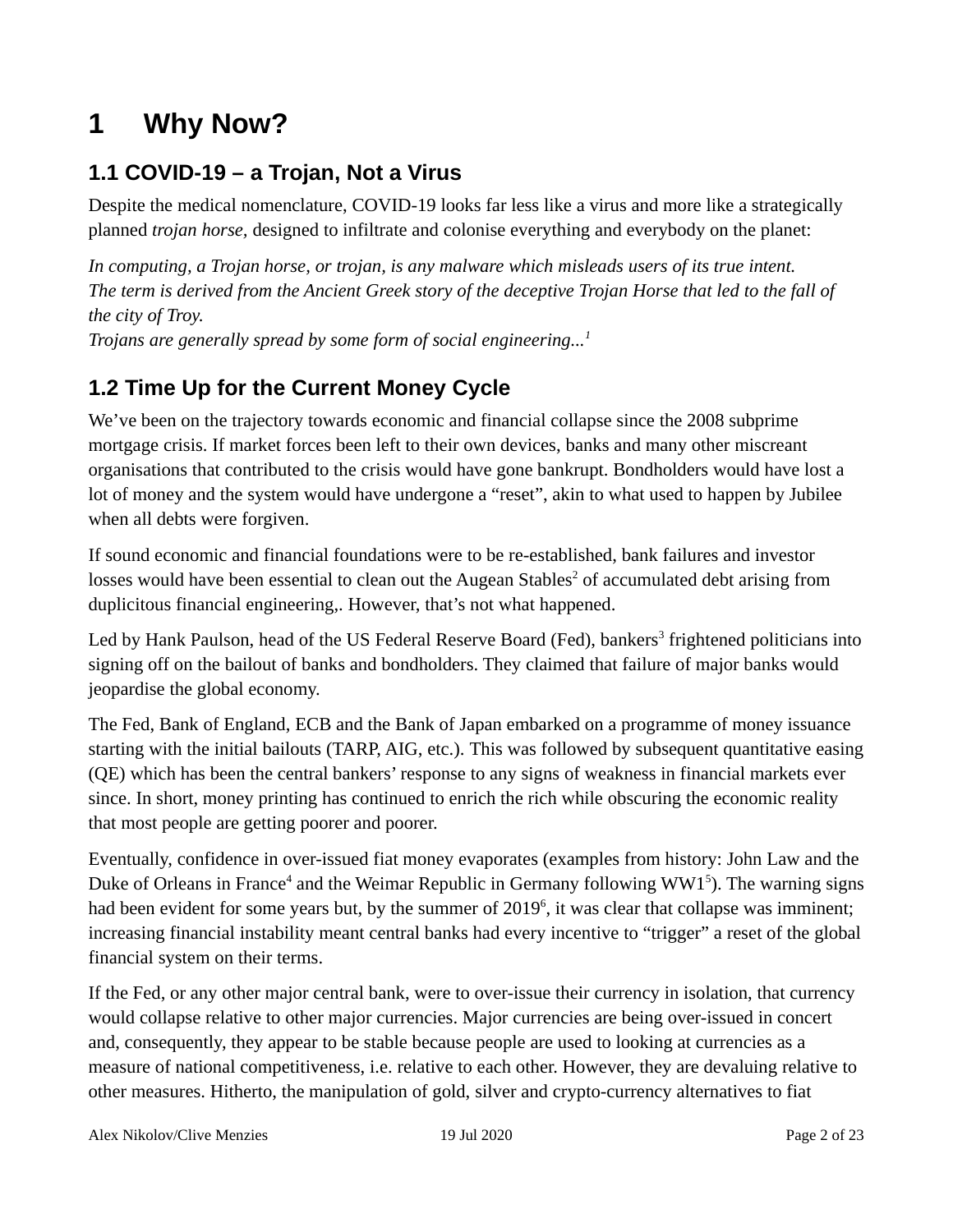money, ensures that these are yet to reflect reality in dollar, sterling, euro or yen terms. Nevertheless, pressure is building and when confidence in fiat money evaporates, the price of gold and other alternative stores of value will take-off.

To forestall this, what appears to be planned is a global, central bank issued digital currency, probably referenced to essential resources, primarily energy, hence the demonisation of  $CO2^7$ . This global digital currency will replace current national and regional currencies. Moving to centralised, digital currency will provide the enforcement infrastructure to enable tracking, tagging and mandatory vaccination for everyone on the planet; *one currency to rule them all*. Those who don't comply will have no access to the global medium of exchange and, consequently, the means to life.

We're no longer talking about a "nation's" money but a world currency.

"*Let me issue and control a nation's money and I care not who writes the laws.*" Meyer Amschel Rothschild – 1790

However, as we argue in *The End of the Age of Plunder*<sup>8</sup> , decentralising forces are gathering momentum and distributed tokenisation may well negate these plans; hence the urgency to manufacture the "coronavirus" pandemic to induce financial and economic collapse. If central banks don't execute their plan now, decentralising forces may gain sufficient momentum to render it impossible in future.

## **1.3 Plunder Exploit**

Cycles of boom and bust are exploited to hoover up real wealth and assets in the carnage that results from economic and financial collapse. The beneficiaries of this system have accrued fabulous wealth and global power from previous cycles, particularly the 2008 crisis but now we're in the end game. This is the final act of plunder to gain total control of all land and all resources. We humans are the most valuable resource and COVID-19 is the invisible weapon of choice to ensure our subservience. Section 2 describes examples that illustrate accelerating plunder and the structural violence which accompanies it.

## **1.4 A Hard but Great Awakening**

Potent methods are available to those involved in organising the COVID-19 trojan, for example:

- mass manipulation and psychological torture techniques, described in Section 3, such as the Alice in Wonderland technique adopted by the CIA in the 1960s;
- various means to attack our immune systems, thereby reducing our resistance to disease, as explained Section 3;
- and the deliberate degradation of our economic environment on which we rely to access the essential means to life, i.e. plunder, as described in Section 2.

However, a growing number of people are overcoming their resistance to explore "conspiracy theories". They are discovering that "authority", rather than looking after our best interests and our future, is actively working to prejudice both.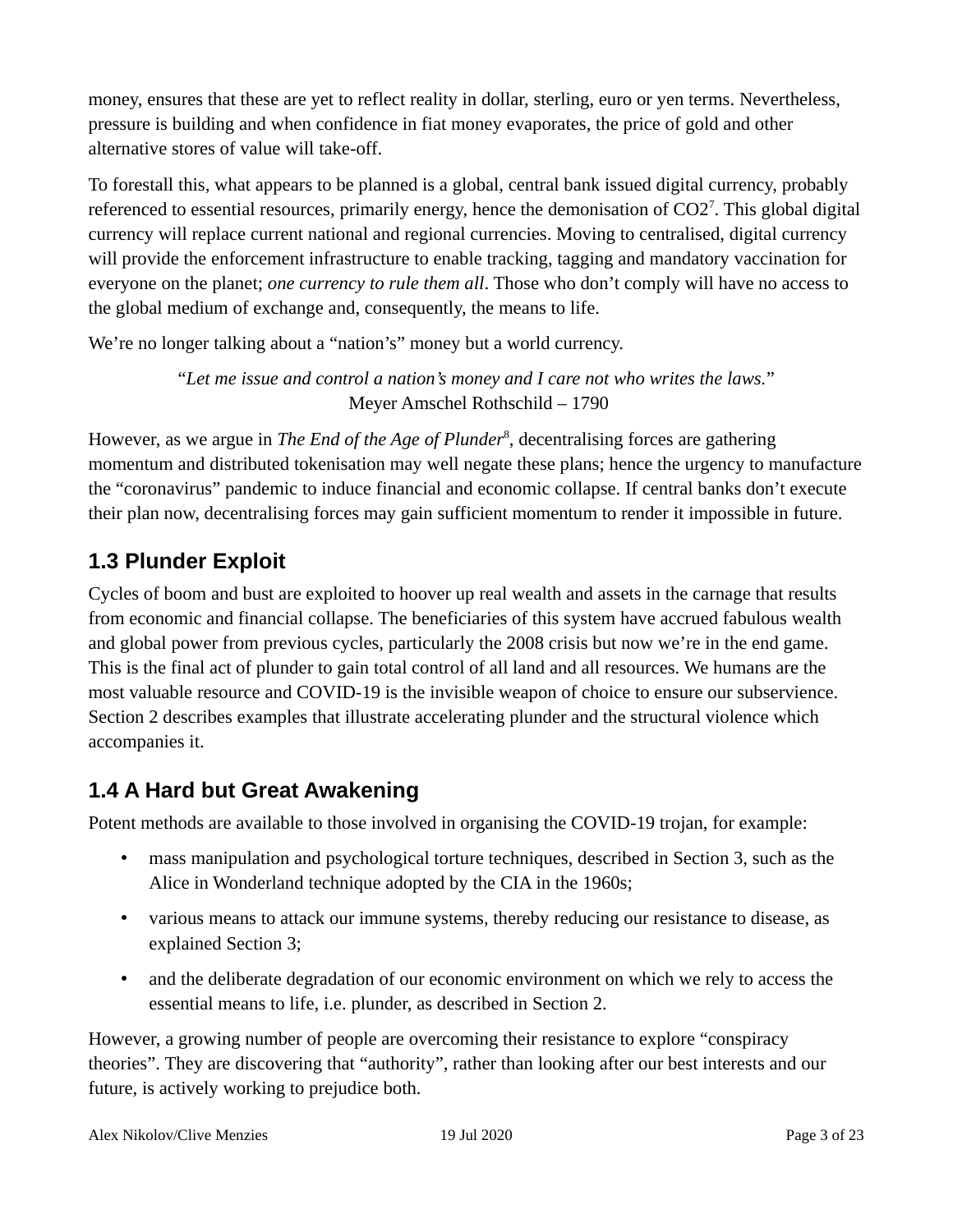As a result, inconsistencies and contradictions in official narratives relating to many issues and events are coming under closer scrutiny. A growing number of intelligent, questioning people are awakening to a reality that bears little relationship to the 'official' narrative. More people are becoming disillusioned with "authority", media and academia<sup>9</sup>. When we look below the surface, what we find is that the "experts" whose opinions are used justify the "war on terror", the responses to "climate change" and now "coronavirus", are in fact direct beneficiaries in terms of funding, status and "celebrity" lifestyles and in reality are "owned" by those who create and control money (money  $power)^{10}.$ 

Through its funding of academic and research institutions, the Bill and Melinda Gates Foundation has invested \$billions to promote mandatory vaccination across the world. By his own admission, Bill Gates has made vast sums from these "investments".

Some critics of Microsoft's operating system see parallels between COVID-19 and the vulnerabilities of the Windows operating system, the source of Bill Gates' wealth and power. In computing, *trojans* are inserted into systems not to cause damage directly but to provide a "backdoor" into systems which can be exploited for other purposes, for example, to steal information or plant disinformation. COVID-19 is not the danger in itself but it is a "backdoor" into our systems (our psyches and institutions) to be exploited for other purposes. This is why we refer to COVID-19 as a *trojan*.

There is a growing realisation that Bill Gates is not working in isolation and that he should be viewed as a cog in an over-arching machine Nevertheless, those driving this agenda may have overreached themselves and it may yet be their undoing. More and more people are learning about the danger of vaccines, the manipulation and ownership of viruses and the industrialisation of disease. A study of available data clearly indicates that vaccinations, rather than curing lethal diseases, are causing them $^{11}$ .

In Section 4 of *The End of the Age of Plunder<sup>12</sup>*, we described the gathering momentum of powerful, self-interested forces driving the decentralisation of money.

In *Structures and Money in Transition<sup>13</sup>*, we describe how the strategy for a one world government has unfolded. This and prior analysis $14$  is resonating with a growing number of people.

In short, the "authorised" narratives were already beginning to falter pre-COVID-19 and were in danger of collapse before plans for the final plunder and control of population could be executed.

To reiterate, inconsistencies and contradictions in official narratives were becoming more obvious. Therefore, drastic action was needed in order to divert attention from the real cause, the flawed and dysfunctional political economy for which an "adjustment" was long overdue.

In retrospect, COVID-19 had been in "gestation" for at least a century. Our calculated misunderstanding of viruses and vaccines has been ingrained in our collective awareness ever since Louis Pasteur promoted germ theory in the 19th century<sup>15</sup>.

People are awakening to the agenda and the plunder that is now out in the open.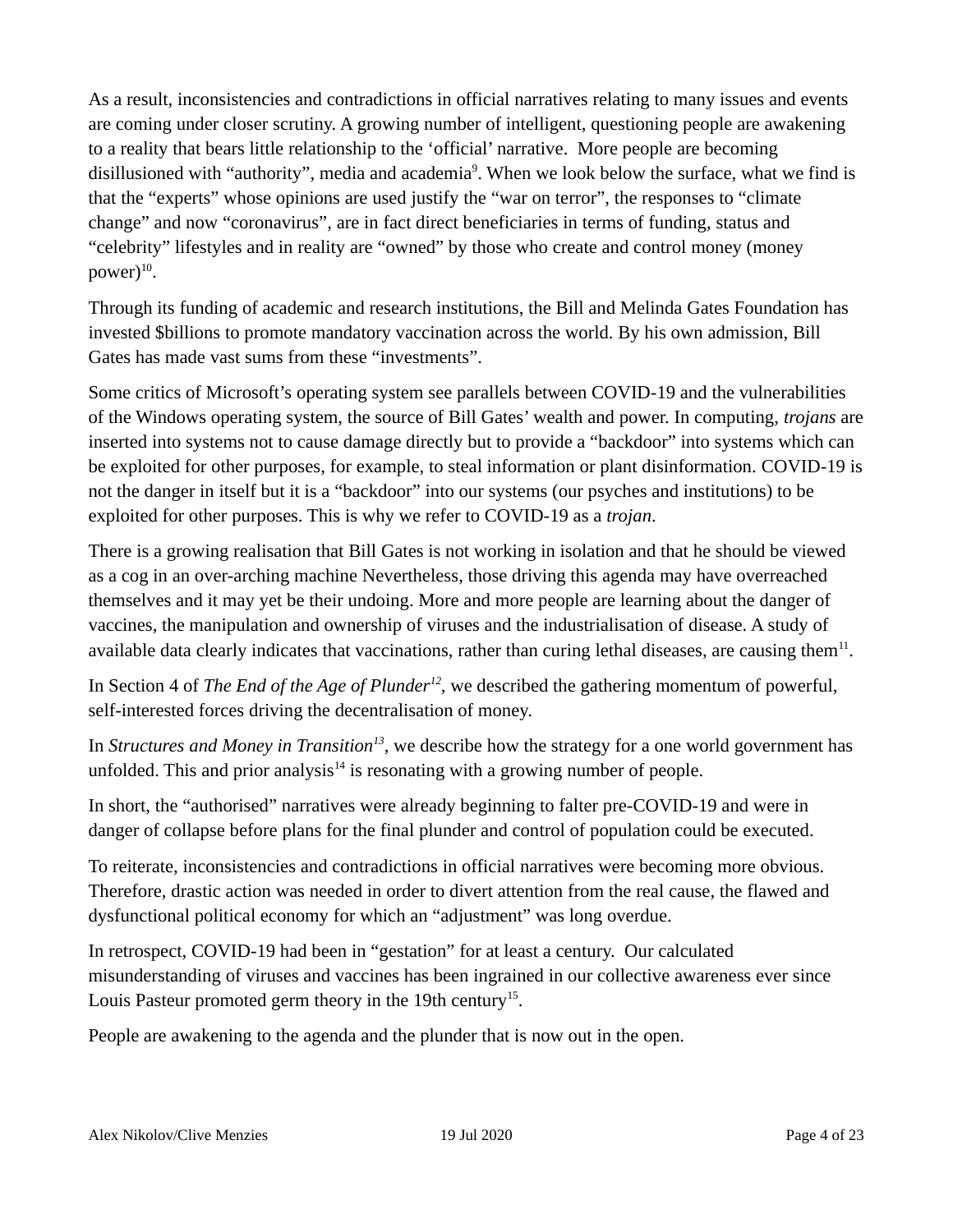## **2 Structural Methods to Plunder the Economy**

#### **2.1 Plunder**

|      | plunder<br>/'pl^nda/                                                                                                                                           |
|------|----------------------------------------------------------------------------------------------------------------------------------------------------------------|
| verb |                                                                                                                                                                |
|      | steal goods from (a place or person), typically using force and in a time of war or civil disorder.<br>"looters moved into the disaster area to plunder shops" |
|      | Similar:<br>pillage<br>raid<br>rob<br>ransack<br>strip<br>fleece<br>loot<br>ravage<br>$\checkmark$                                                             |
| noun |                                                                                                                                                                |
|      | the violent and dishonest acquisition of property.<br>"the commander refused to maintain his troops through pillage and plunder"                               |
|      | looting<br>plundering<br>robbery<br>robbing<br>raiding<br>Similar:<br>pillaging<br>$\checkmark$                                                                |

There is carnage on the high street. Retailers are going broke and while the alleged pandemic is cited as the culprit, many were set up to fail long before the advent of this manufactured crisis. Leveraged buyouts load targeted companies with debt. This ensures that they cannot compete with monopolies like Amazon because their debt servicing costs are such, they cannot invest in any future development.

Here's how private equity is gutting retail<sup>16</sup> - In the bankruptcies of J. Crew, Neiman Marcus, and *many others -- it wasn't just bad business practices and the rise of e-commerce that did them in. CNN Business' Jon Sarlin explains the perils of leveraged buyouts.*

**Big chains filed for bankruptcy every week in May. Here are 6 of them<sup>17</sup>** *- Temporary store closures. Near-zero travel demand. People shopping online even more as they're stuck home. It was the perfect storm for bankruptcy for some of the country's most recognizable consumer brands -- and several have filed recently.*

The carnage from the coordinated response to the alleged coronavirus pandemic isn't limited to retailers.

**Boeing job cuts start to hit nearly 13,000 workers<sup>18</sup>** - *More layoffs are expected, some of which may affect the UK.*

More plunder amid the carnage:

**Buyout giant hoping to profit off Cirque du Soleil bankruptcy**<sup>19</sup> - *The private equity giant that rode Cirque du Soleil to the brink of bankruptcy now wants to share in the spoils…*

*"Canadian entertainment firm Cirque du Soleil is to cut 3,500 jobs after striking a deal to avoid bankruptcy. ...The company will now try to restructure while shedding about 95% of its staff."*

We will never hear of most of the casualties arising from the enforced shutdown of large swathes of the global economy. Nevertheless, in developed economies such as the UK, these include many small to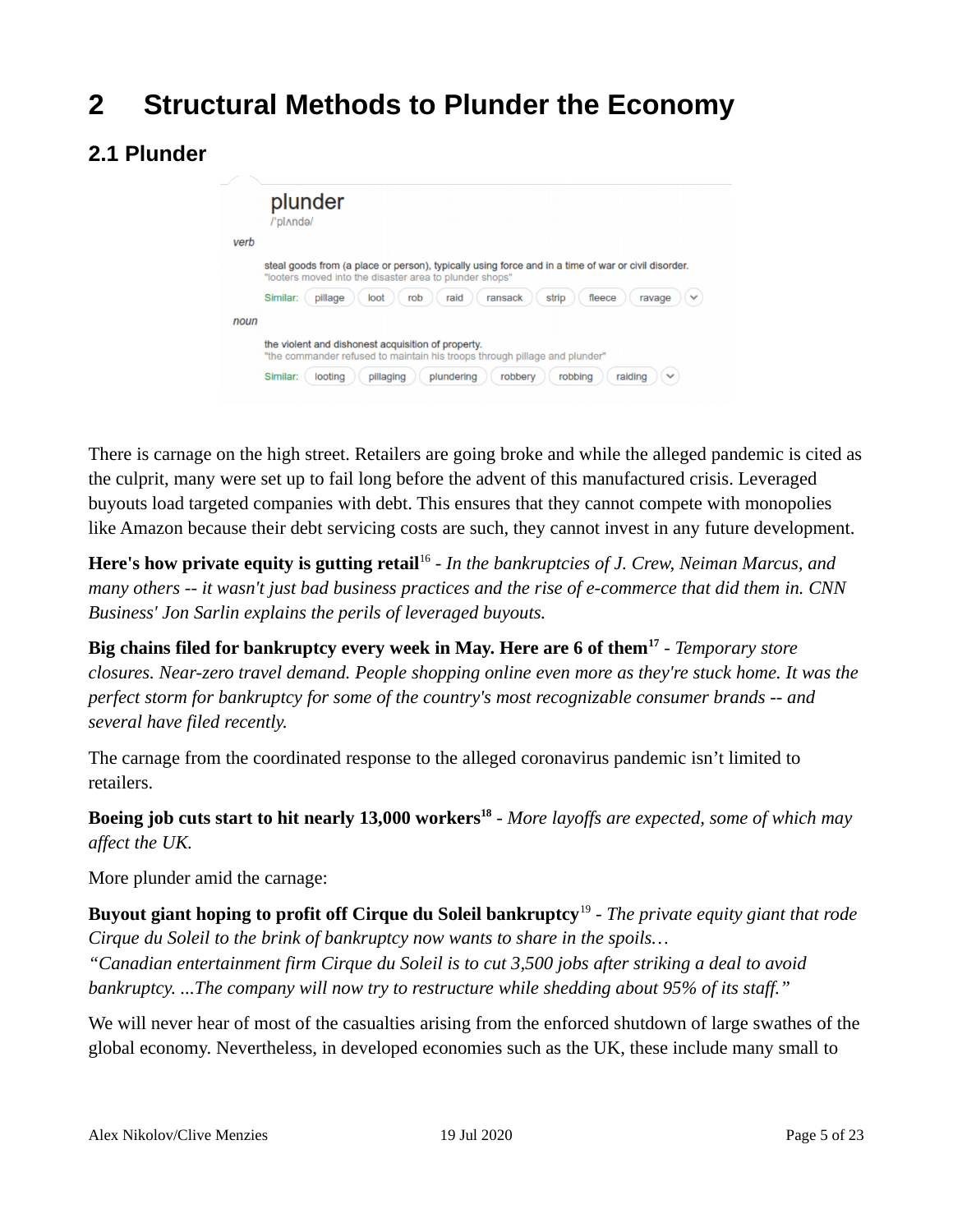medium sized businesses (SMEs) which, at the beginning of 2019, were responsible for a substantial proportion of economic activity and employment in the  $UK^{20}$ .

*UK SMEs and the Economy:*

- *At the start of 2019 there were 5.82 million small businesses (with 0 to 49 employees), 99.3% of the total business. SMEs account for 99.9% of the business population (5.9 million businesses).*
- *SMEs account for three fifths of the employment and around half of turnover in the UK private sector.*
- *Total employment in SMEs was 16.6 million (60% of the total), whilst turnover was estimated at £2.2 trillion (52%).*

Thus far, it is unknown how many of these SMEs will survive. Many have seen their customer base evaporate in the "lockdown" of the UK economy, while mega-monopolies such as Amazon have extended their market share and seen their market capitalisation soar accordingly.<sup>21</sup>

While the effects of the restriction on trade have yet to be quantified, the indications are not good. 9.3 million UK employees from 1.1 million businesses are "furloughed" as of now. What will happen to those employees when support from the government furlough scheme is withdrawn? Who knows? Meanwhile, payrolls are down, many are under-employed and job vacancies at a record low. Latest estimates suggest that due to the crisis, GDP has already dropped by 25%.

This sabotage of the UK, and other economies, is plunder in action because not only is trade "stolen" by the likes of Amazon but the burgeoning government costs of "mitigating" the full effects of the lockdown regulations and those to implement them, will be paid by the usual victims, the population.

Accelerating unemployment caused by the orchestrated response to COVID-19, together with the substitution of humans with AI and robots, is increasing pressure for an alternative means to support the victims of unemployment and underemployment. Taken at face value, the proposed introduction of universal basic income, which has gained support within "activist" and oppositional politics, seems to be a logical response to a situation where paid employment is no longer sufficient to provide the means to life. However, like all potentially good ideas, basic income has been colonised by the system and, in conjunction with a centralised currency, will likely be used to coerce people to accept mandatory vaccinations and to ensure compliance with any conditions that are imposed, irrespective of their merit.

#### **2.2. Structural Fraud**

In recent months, authorities have begun to focus on criminal activity related to COVID-19 and the measures to "contain" it, identifying scams relating to the provision of PPE (personal protection equipment) and fraudulent claims for government financial support to mitigate the effects of the "lockdown". A recent webinar is illustrative of the focus:

*The ninth episode on "Tracking Digital Financial Crimes and Fraud" will explore how fraudsters are leveraging increased fear and uncertainty during the COVID-19 pandemic to steal money. Scammers have been known to lure customers from trusted e-commerce sites offering products that claim to*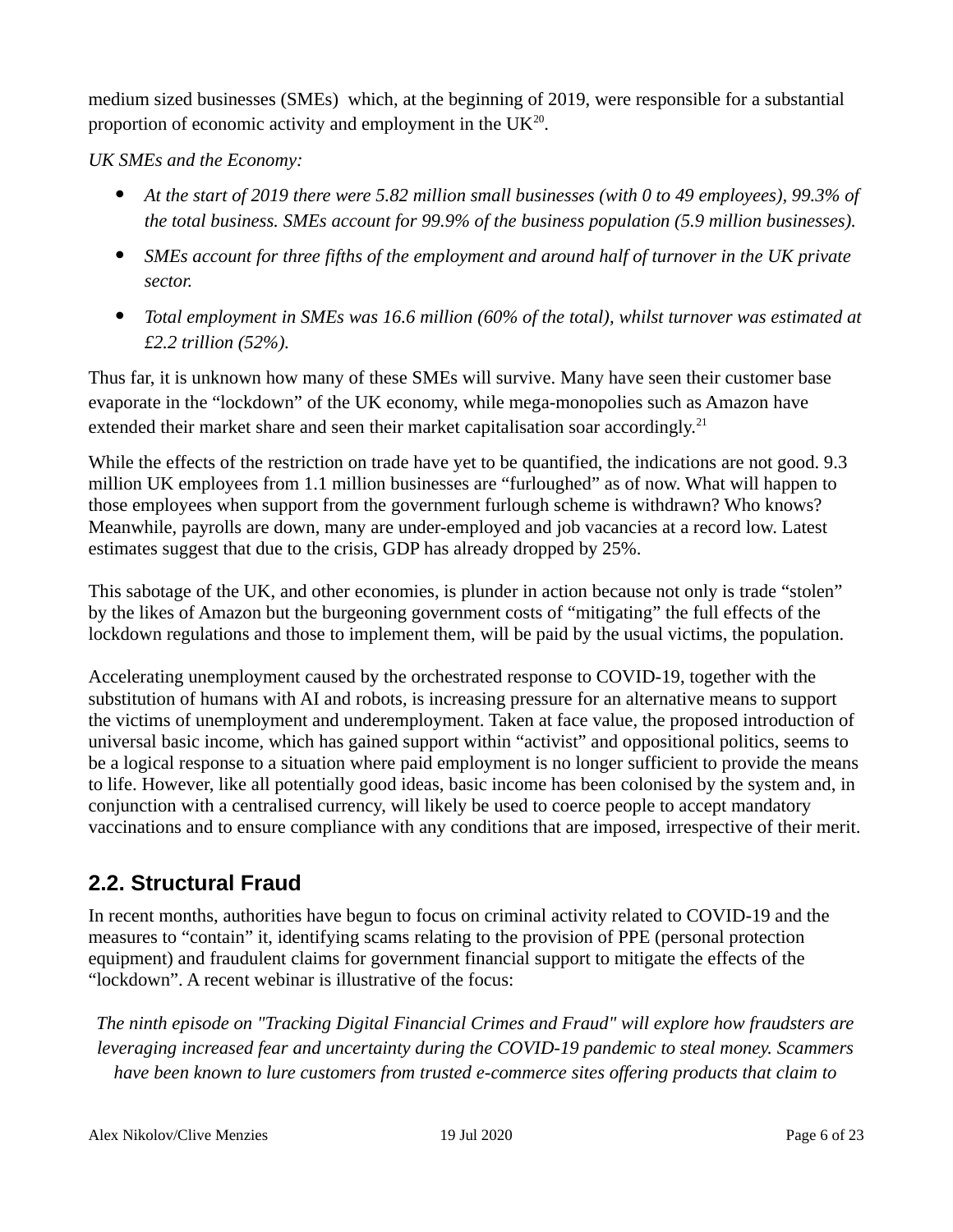*prevent COVID-19 onto unrelated and unregulated messaging sites to accept payment in cryptocurrencies for products that do not actually exist. The session will provide an insight on tools that can be used for tracking digital financial crimes fraud.<sup>22</sup>*

Meanwhile, the fraud and criminality at the heart of banking and today's money system is ignored, even when major banks commit indictable crimes. Invariably, an "agreed settlement" is paid to ensure the full extent of their criminality is never revealed. $23$ 

#### **2.3 The Method - Structural Violence**

**Structural violence** is a term commonly ascribed to Johan Galtung, which he introduced in the article "*Violence, Peace, and Peace Research*" (1969). It refers to a form of **violence** wherein some social **structure** or social institution may harm people by preventing them from meeting their basic needs.<sup>24</sup>

Structural violence is a product of structure rather than acts of violence that can be attributed to individuals, groups or organisations in isolation.

When mass lay-offs from large companies hit the headlines, one can easily imagine the grave consequences for every individual, their families and communities. However, these headlines don't begin to convey the scale of growing unemployment and the number of people who are becoming underemployed. This is an example of the structural violence within economies – unemployment kills $^{25}$ .

Official statistics are often misleading, particularly when it comes to unemployment which is invariably under-recorded because many employment "casualties" aren't classified as unemployed. In the US, official figures put the pre-COVID unemployment figure at 3.6% whereas estimates of real unemployment suggest 6.9%, nearly double. *The US Federal Reserve Bank of St. Louis forecasts that*  unemployment could rise to 30% during the pandemic.<sup>26</sup> To put this into context, US unemployment reached 25% during the Great Depression of the 1930s.

We have yet to see the full effect of the "lockdown" measures in the UK, which were imposed four days after  $19<sup>th</sup>$  March 2020<sup>27</sup> when the government, under advice from panels of experts, downgraded COVID-19's classification as a high consequence infectious disease (HCID). What is certain, there will be no reversion of the economy or of people's behaviour to the pre-COVID-19 position.

The lockdown measures themselves are structurally violent because they too are forms of torture (See Section 3.6). The term "lockdown" comes from the collective punishment regime applied in penal systems, i.e. prison. Self-isolation and social-distancing are forms of torture because humans are social creatures who thrive on physical and emotional contact – these measures deprive us of these vital stimuli to our immune systems and are a contributing factor to soaring mortality in those countries which adopted strict lockdown measures<sup>28</sup>.

"Authority" may not, as yet, be beating down doors in the middle of the night to cart people off to be tortured and killed. Nevertheless, the psychological torture arising from fear of both the elusive virus $^{29}$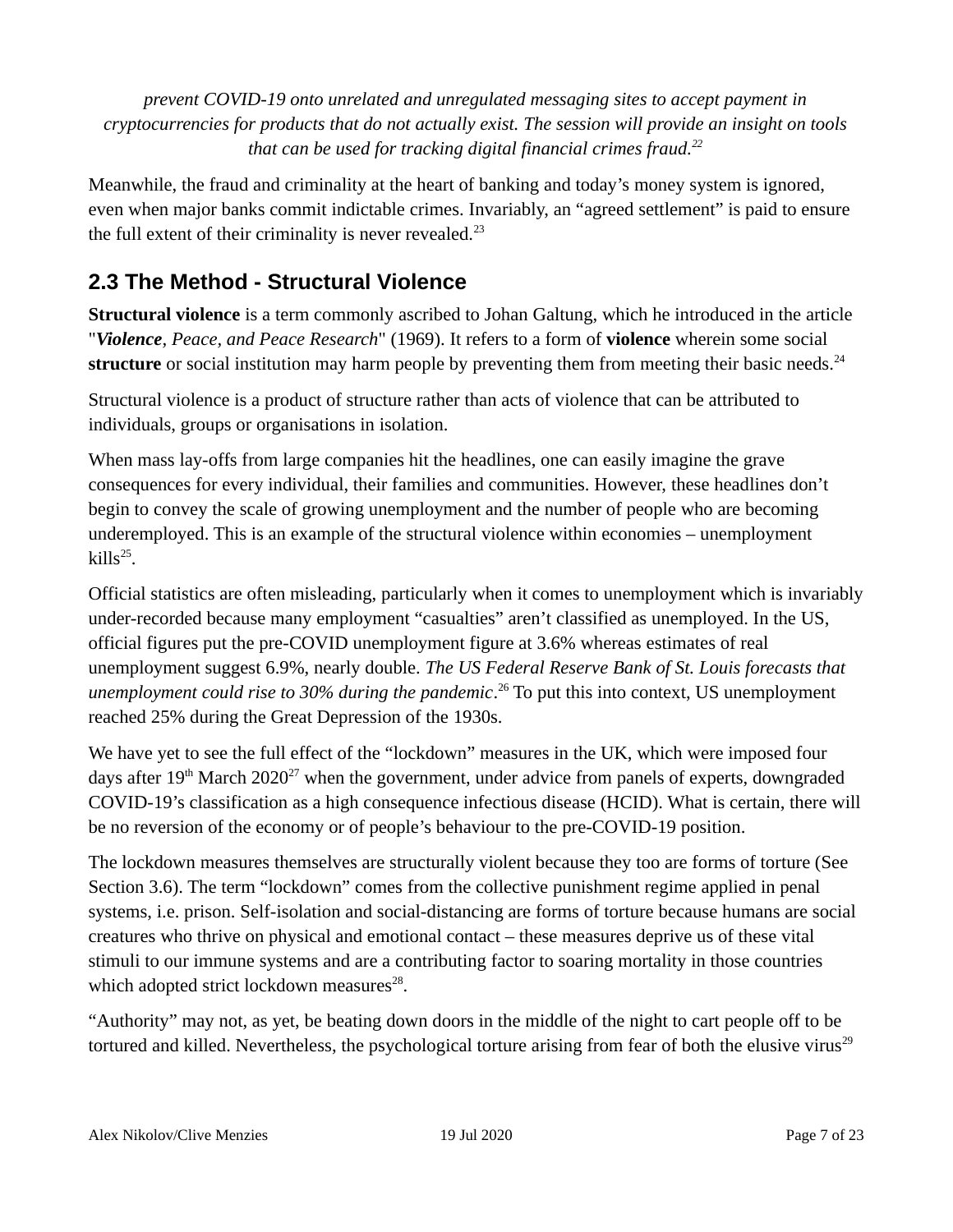and an uncertain future, causes alarmingly real physical and mental debilitation, which is affecting every susceptible individual. (See Section 3).

As a result of such COVID-19 induced debilitation, people are far more susceptible to plunder and are more likely to take on imprudent loan commitments. Under stress, people make poor financial decisions that may ultimately result in losing their homes, their families and more.

The individual symptoms of structural violence are incalculable but suffice to say every "order" or demand for compliance to "authority" on a bogus pretext, is an act of violence. Violence is also incited by encouraging those who live in fear of the "coronavirus" to inform on or attack those whom they regard as "breaking the rules" while "putting others' lives in jeopardy". Little do they know that they put all our lives in jeopardy through their compliance.

The Stasi web of informers in former East Germany enabled a few to control millions and sadly, people don't seem to recognise the similarities those methods have with contact tracing and other forms of "citizen engagement". Some of us who lived through the Cold War recognise the many parallels with the former Soviet Union and are both appalled and astonished at the majority's lack of imagination/understanding.

# **3 Structural Violence and Population Control – Vaccination, Masks, Social Distancing and Isolation**

#### **3.1 Global Impacts**

The COVID-19 global action plan is a blueprint for one world government and is integrated with the planned reset of the global economy<sup>30</sup> (referred to in Section 1.2) and the United Nations' (UN) Agenda 2030.

The effects of this global action plan ripple out far and wide. For example, the sudden cessation of economic activity in the developed world, is having lethal effect on an estimated 1 billion dependants in the developing world who rely on remittances from their working relatives.

*Remittances shelter a large number of poor and vulnerable households, underpinning the survival strategies of over 1 billion people. In 2019, an estimated 200 million people in the global migrant workforce sent home US\$715 billion (£571 billion). Of this, it's estimated US\$551 billion supported up to 800 million households living in low- and middle-income<sup>31</sup>*

*Migrant remittances provide an economic lifeline to poor households in many countries; a reduction in remittance flows could increase poverty and reduce households' access to much‐needed health services. The crisis could exacerbate xenophobic, discriminatory treatment of migrants, which calls for greater vigilance against such practices. This Brief is largely focused on international migrants, but governments should not ignore the plight of internal migrants. The magnitude of internal migration is about two - and - a - half times that of international migration. Lockdowns, loss of employment, and*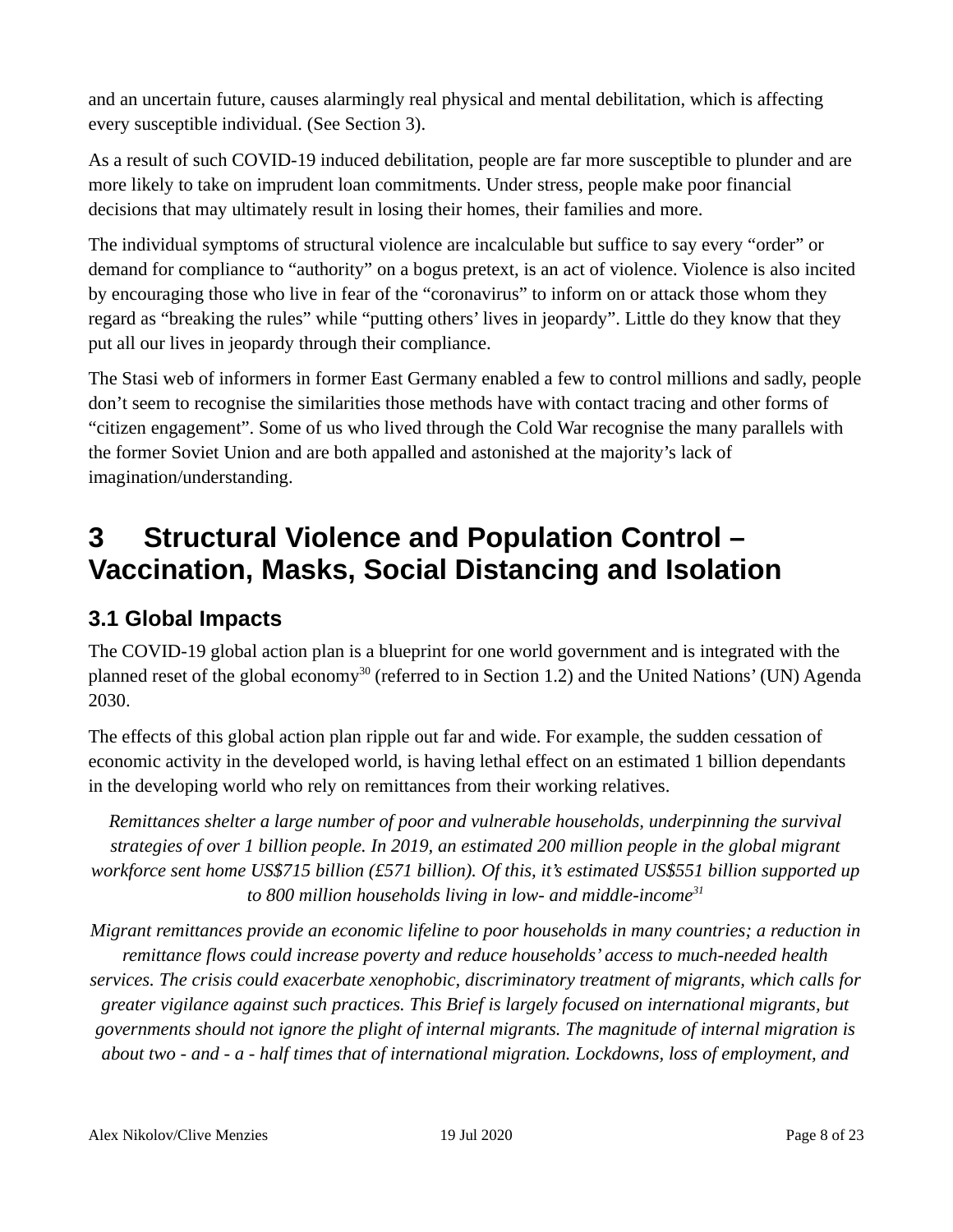*social distancing prompted a chaotic and painful process of mass return for internal migrants in India and many countries in Latin America.<sup>32</sup>*

Everyone participating in, and benefitting from, the global supply chain of food, consumables, capital goods and resources is affected. This supply chain will not revert to its previous state, prejudicing the prospects for all of us.

#### **3.2 Targeted "lockdown"**

Against the background of the alleged national "relaxation" of lockdown measures, self-isolation and social-distancing in the UK, structural violence is now being directed at regional communities.

Leicester forced into local lockdown to combat surge in Covid-19 cases<sup>33</sup> - *New measures affect schools and non-essential retail shops as the rest of England embraces new freedoms from Saturday*  $(30<sup>th</sup>$  June 2020)

Leaving aside the widespread misattribution of COVID-19 (not a high consequence infectious disease<sup>34</sup>) as a cause of death, even official data from the UK's Office of National Statistics (ONS) fail to reveal the alleged "spike" in coronavirus deaths cited to justify the Leicester "lockdown".

The "testing" for COVID-19 is notoriously unreliable<sup>35</sup>, giving rise to a sizeable proportion of both false positive and false negative results. Furthermore, as "coronavirus" is present in those suffering from a common cold, many can test positive without any symptoms. Therefore there are no grounds on which to lockdown Leicester nor anywhere else $^{36}$ .

All the indications are that the Leicester "lockdown" is a pre-planned political stratagem designed to "test" resistance to the imposition of the "new normal". If this targeted lockdown is broadly accepted, the Leicester template will be applied to many more regions as a permanent measure or until the imposition of a mandatory vaccination programme, which appears to be a primary objective in the fabrication of this bogus pandemic $37$ .

#### **3.3 Isolation, Loneliness and Immunity - The Art of Ideology and Structural Violence**

To explore issues such as COVID-19, we need to escape ideological narrative designed to appeal to our emotional responses. In *The Perverts Guide to Ideology*, Slavoj Zizek references the example of the film *They Live<sup>38</sup>* to illustrate how we are trained to be oblivious to the structural violence all around us.

Much of this structural violence occurs without us noticing but the measures, taken ostensibly in response to COVID-19, impose real damage through isolation and loneliness. How many have needlessly died alone during the "lockdown"?<sup>39</sup>

**Space Does Weird Things to Astronaut Immune Systems<sup>40</sup>** *- Scientists found that the immune systems of 28 astronauts seemed to be temporarily altered during their six-month missions aboard the International Space Station. It's not yet clear how these changes arise, or whether they pose serious medical risks to today's astronauts.*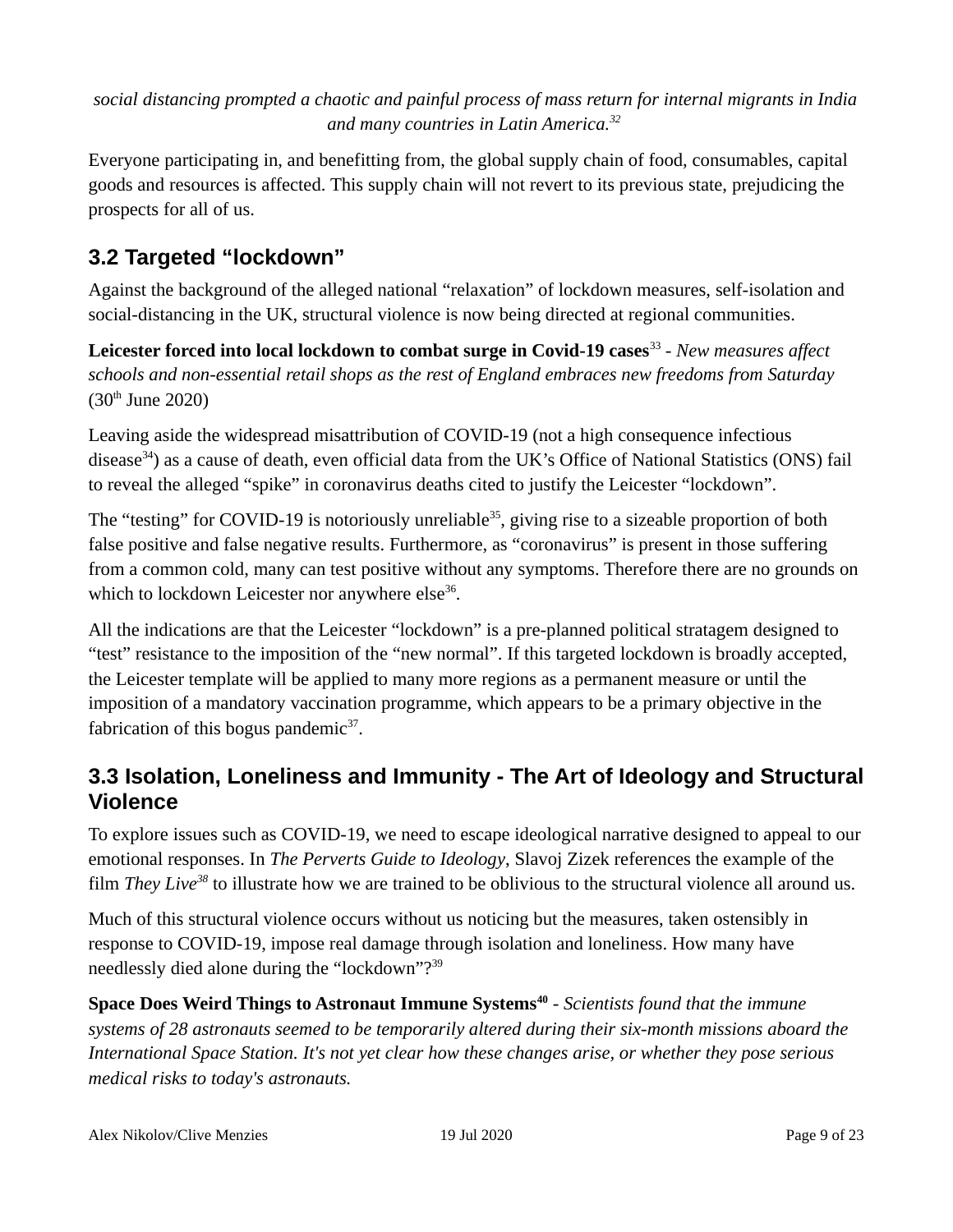Loneliness 'may affect the immune system<sup>141</sup> - "Being lonely won't just make you miserable; it could *also suppress your immune system and knock years of your life," the Daily Mail reports. This headline was prompted by a laboratory study in humans and rhesus macaque monkeys, which aimed to investigate if there were biological mechanisms associated with isolation that could also be associated with the risk of chronic disease or early death.*

What these and other studies show is that our immune systems are interdependent and are far more complex than modern medicine would have us believe. This next article describes the vulnerability of isolated communities to disease. It is flawed, in so far as it cites Ebola, another questionable pandemic<sup>42</sup> and is supportive of vaccinations but nevertheless adds a valuable perspective on isolation and disease.

Villages wiped out: why infectious diseases are so much more harmful to isolated peoples<sup>43</sup> -*Small communities may remain disease-free for relatively long periods, but then lack of exposure to infection leads to a build-up of susceptibles, so then when a disease is re-introduced from outside, it is associated with high mortality in children and adults.*

Are loneliness and social isolation linked?<sup>44</sup> - *Loneliness and social isolation also share many factors that are associated with increasing the likelihood of people experiencing each, such as deteriorating health, and sensory and mobility impairments.*

When observed from multiple perspectives, it becomes clear that the complexity of our immune systems and how they respond to disease is little understood or deliberately ignored by modern medicine. Scientists abstract elements of a system (in this case, the immune system) for isolated study. In ignorance of how the system works as a whole, they tend to make erroneous assumptions in support of their theories. Consequently, their results tend to reinforce their prior beliefs. This is a problem which dogs academia<sup>45</sup> and explains how disastrous "groupthink" is prevalent across the expanse of issues and events which affect us today, COVID-19 being typical.

Needless to say, "social-distancing" reinforces loneliness and isolation making people more vulnerable to mental, physical and emotional trauma.

#### **3.4 Mass Vaccination**

Structural violence by mass vaccination has a long history. In Section 1.4 we refer to growing awareness of the industrialisation of disease for profit, citing **Virus Mania** - *Avian Flu (HSN1), Cervical Cancer (HPV), SARS, BSE, Hepatitis C, AIDS, Polio How the Medical Industry Continually Invents Epidemics, Making Billion-Dollar Profits At Our Expense*<sup>46</sup>. The book describes how, during the post-WW1 Spanish Flu pandemic, scientists tried unsuccessfully to "infect" healthy people by ingesting mucus and other material from seriously ill patients and by getting them to breathe into volunteers' faces for five minutes. Virus Mania provides a powerful indictment of vaccines. The "Spanish Flu", took some 20 million lives and it wasn't the flu virus that killed most people but the masks, mass vaccination programs and the nascent "healthcare" industry's medical interventions that led to people dying *en masse*. Those treated with traditional, natural remedies recovered.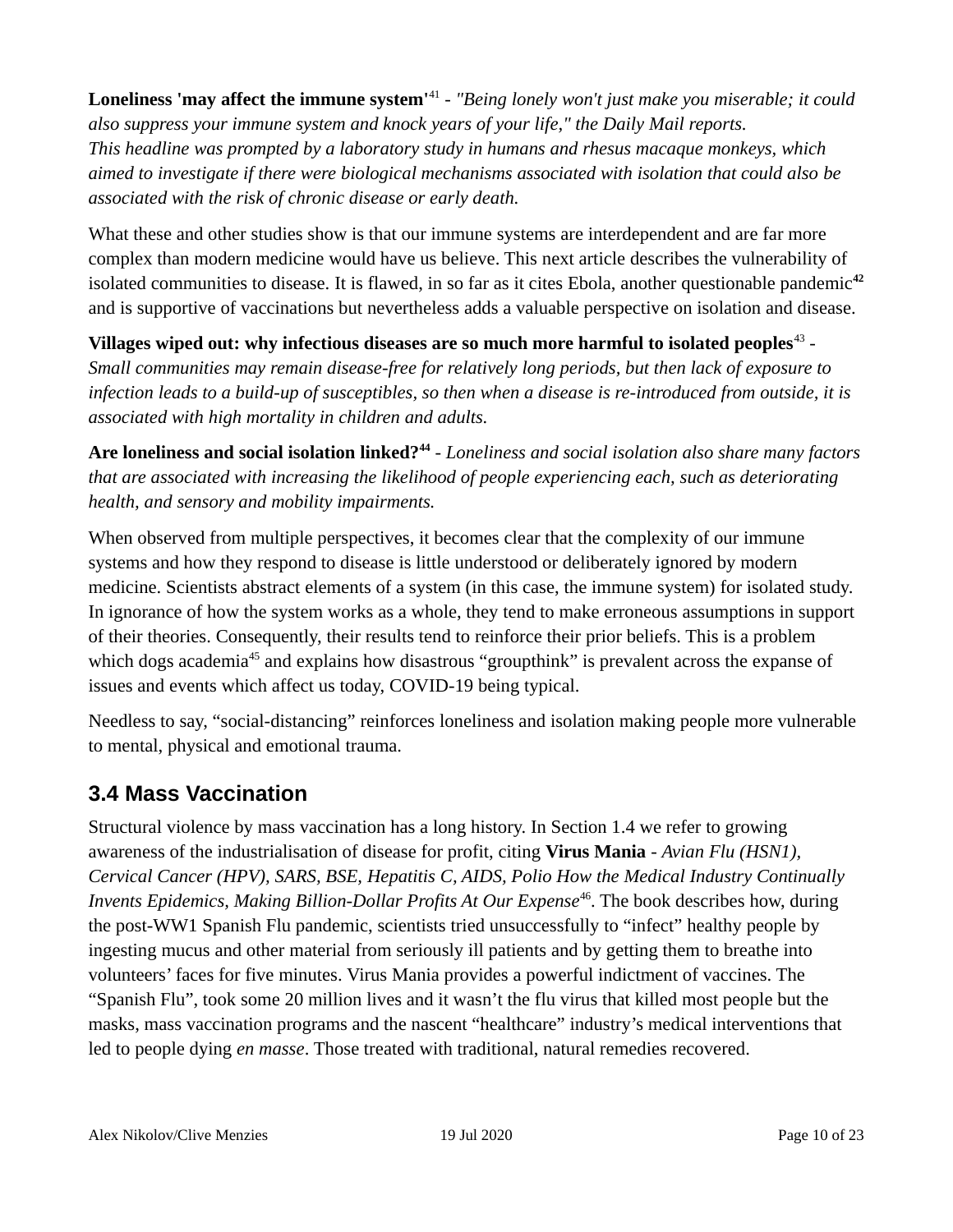the virus or whatever it was that was causing the flu should still be around in his mucus, in his nose, in his lungs.

"But not a single healthy man got sick."143

A comparable experiment, carried out under much stricter conditions, took place in San Francisco, with 50 imprisoned sailors. But, once again, the results did not correspond with what the doctors had expected:

"Scientists were stunned. If these healthy volunteers did not get infected with influenza despite doctors' best efforts to make them ill, then what was causing this disease? How, exactly, did people get the flu?"144

The scientific community was stunned, appalled and remained clueless as to the cause of the illness in so many vaccinated victims. The facts show that they covered up their dirty secret and today we are paying the price.<sup>47</sup>

There appears to be multiple causes of disease rather than a single "virus", leading virologists talk about the "terrain" within which disease occurs, i.e. our immune system. Our immune systems are under constant attack from factors both within our control and from external sources. Lifestyle, food, water, air quality, pharmaceuticals, psychology and microwaves can all prejudice our ability to resist disease.

It is notable that the 20 million who died during the Spanish Flu "epidemic" had been subjected to mass vaccination programmes and coincidentally had been exposed to electromagnetic frequency radiation (EMF) with widespread introduction of radio. There was another flu "epidemic" in 1952 which coincided with the global use of radar. Today, we're undergoing the roll-out of 5G both terrestrially and in low space orbit. Could this be a factor in this so called pandemic?<sup>48</sup>

Mass vaccination programmes have resulted in dramatic increases in previously rare conditions such as autism<sup>49</sup> and some countries are pushing back against the global bodies promoting mandatory vaccination. All the indications are that modern vaccines are produced primarily for profit and may be designed to achieve objectives<sup>50</sup> other than what is understood by most people, i.e. to immunise against disease.

#### **3.5 Masks**

Late into the "lockdown" period in the UK, on  $15<sup>th</sup>$  June 2020, Transport for London (TfL) made the wearing of masks compulsory for all journeys by bus, train or taxi.

It's worth mentioning that government diktat is not the only means of imposing new conditions on people's behaviour. This can be achieved by restricting our ability to live as we did before unless we comply with regulations imposed by providers of goods and services.

This video<sup>51</sup>, of a lady being denied medical care because she couldn't/wouldn't wear a mask, is illustrative of how far we've come towards the imposition of totalitarian rule, even though there are many exemptions and mask wearing is not a legal requirement.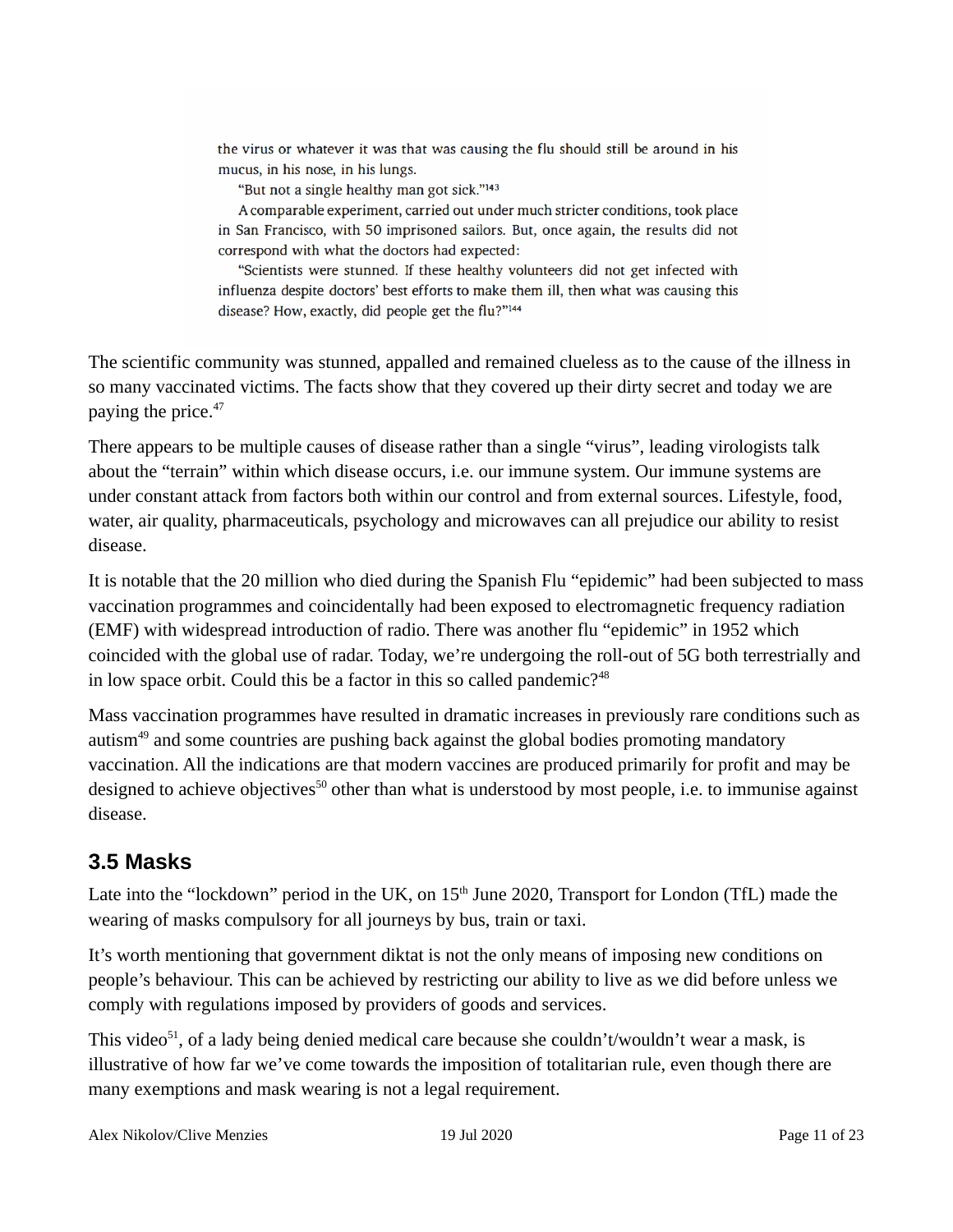Wearing a mask reduces oxygen intake and downcycles air we breathe. A video from the US, which has been removed from YouTube but is available on BitChute<sup>52</sup>, showed that wearing a mask reduces oxygen intake by up to 20%. US regulations mandate a minimum of 19.1% oxygen when working in a confined space. Normal levels are around 21%. Wearing a mask reduces oxygen intake to c.17%.

In other words, mask wearing prejudices the immune system and reduces our physical and mental capacity. An environment populated by people wearing masks is characterised by separation and fear of the "other". In short, masks are structural violence in action, even if those who "choose" to wear masks remain unaware of their debilitating effects and take comfort in the ironic belief that they are "saving the NHS". The same NHS that is currently not treating people with serious, often life threatening conditions. At the end May 2020, there were 2.4 million patients awaiting cancer treatment alone in the  $\mathrm{UK}^{53}.$ 

In a recent paper<sup>54</sup>, we show examples of how contradictory or "inconvenient" evidence is removed. The aforementioned information on mask wearing has fallen victim to the "YouTube thought police" who dictate what people should and should not be allowed to study. Censorship of relevant information denies people the right to make appropriate decisions for themselves and supports the Big Brother paradigm where people should only "do as they are told". Ignorance makes people controllable and vulnerable to structural violence.

#### **3.6 Mass Manipulation and Torture**

A short video<sup>55</sup> highlights the parallels between proven torture techniques as described in the 1973 Amnesty International *Report on Torture<sup>56</sup>* and the systemic torture applied to the global population using COVID-19.

Corroboration that we're being subjected to torture comes from a 1963 CIA manual called *Kubark Counter Intelligence Interrogation<sup>57</sup>* which draws on Gregory Bateson's *Double Bind theory of*  Schizophrenia<sup>58</sup> and is explained in the current context by Richard Grannon<sup>59</sup>.

Belief in the COVID-19 trojan requires our programmed misunderstanding of the nature of viruses and the workings of the human immune system and, arguably, has been refined through successive manufactured pandemics described in *Virus Mania*<sup>60</sup>. That COVID-19 is a planned operation is revealed in the Lock Step section of the Rockefeller Foundation document, *Scenarios for the Future of Technology and International Development<sup>61</sup>*, published in 2010. A rehearsal of the operation, Event  $201^{62}$ , was conducted on  $18<sup>th</sup>$  October 2019 in New York involving the Johns Hopkins University, the World Economic Forum (WEF) and the Bill and Melinda Gates Foundation.

The plans, which have been available since March 2020 or earlier, are in plain sight on the *WEF Strategic Intelligence* website<sup>63</sup>. This sophisticated, complex, global project and the supporting website will have taken months or even years to conceptualise, develop and implement. We know the pandemic strategy was "envisioned" by the Rockefeller Foundation long ago. If the WEF plan is a genuine, spontaneous reaction to COVID-19, how did they manage to have the global, integrated response, two hundred layers deep, in copious, granular detail, by March 2020 when the "virus" had only just hit?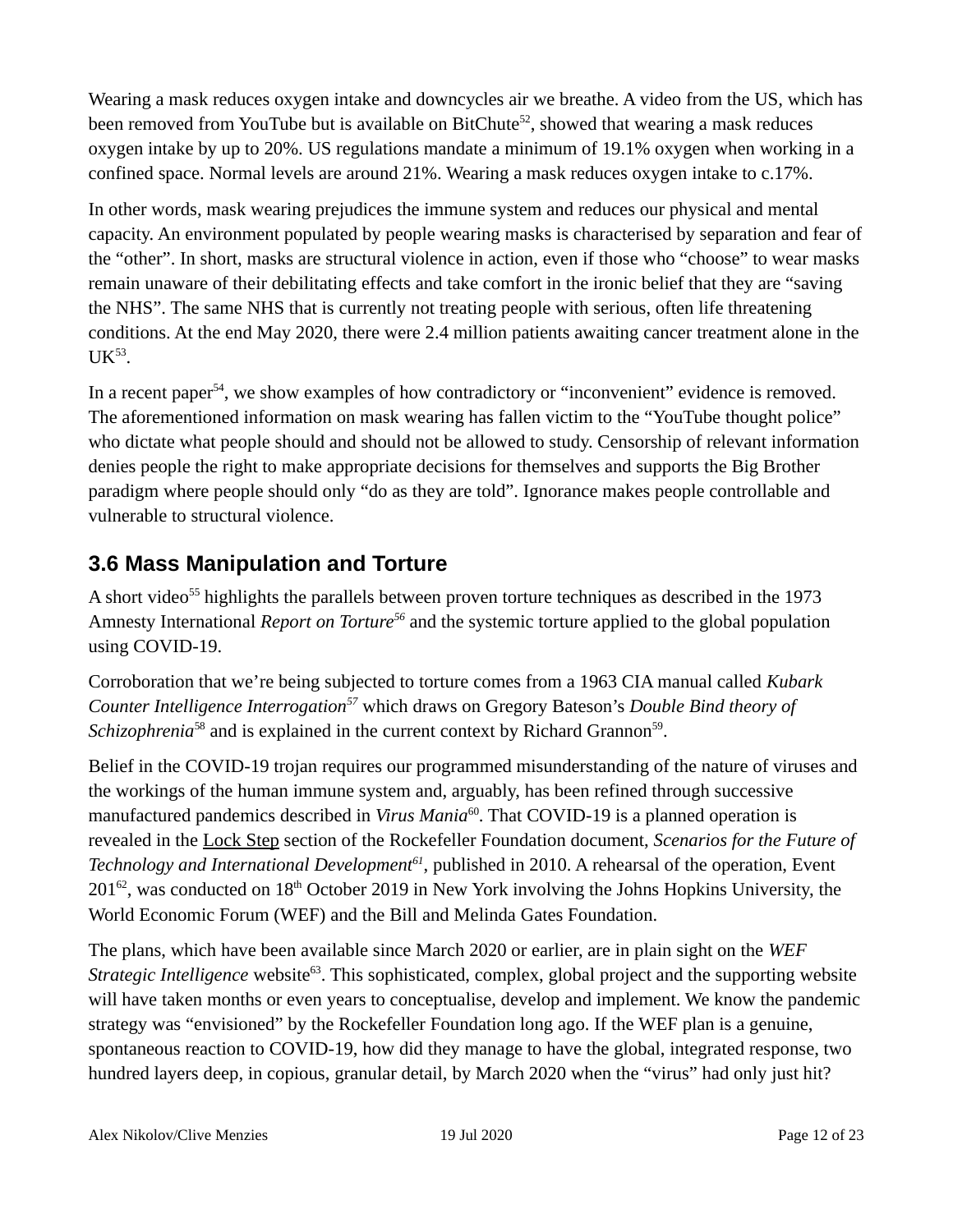The existence of these plans, currently being implemented by the authors, reinforces the claim , in Section 1.1, that COVID-19 is a *trojan*, not a virus.

### **3.7 Eugenics Never Went Away**



Thomas Malthus published *An Essay on the Principle of Population<sup>64</sup>* in 1798. Charles Darwin connected Malthus's ideas to his own work on species to conclude, "*organisms overproduce by default because many of them are eliminated before reaching reproductive age owing to factors such as predation and lethal illnesses.*" 65

Advocates for eugenics went one stage further by advancing gene selection as a technique to improve the "quality" of the human stock. Naturally, they and their class were favoured as "superior" and should be encouraged to breed while those who were regarded as "feeble minded", disabled or tainted by hereditary "criminality" should not only be discouraged from breeding but sterilised by force... more structural violence.

Eugenics was growing in popularity across the Anglo-American world before World War II but the movement had to distance itself from associations with National Socialist Germany's eugenics programmes. Pre, during and post WWII, Germans were demonised and the term "eugenics" became toxic.<sup>66</sup> However, eugenics never went away, It just went underground and re-emerged as a collection of euphemistically labelled organisations such as the Family Planning Association, Planned Parenthood and the International Planned Parenthood Federation.

While Wikipedia is not the most reliable source when dealing with contentious information, two sections: *Marginalization after World War II and Crypto-Eugenics<sup>67</sup>* and *Modern eugenics, genetic engineering, and ethical re-evaluation*<sup>68</sup> in the entry for *History of eugenics* provide more information (at the time of writing this paper), on post-war developments and the organisations that emerged or changed their names.

Consequently, the discredited eugenicist and overpopulation propositions continue to be relied on by those controlling the levers of power. Not only is the Malthusian proposition of over-population wrong but mass participation is an essential ingredient to facilitate the current plunder and the control agenda. In Section 5.1, we talk about the *network effect* which has created the opportunities for a few to exploit the many, as well as fostering conditions for a paradigm shift in people's perceptions and behaviour.

There is a paradoxical contradiction between population reduction and the current system of control. If people realise they are being manipulated to participate in their own demise, they will cease to comply.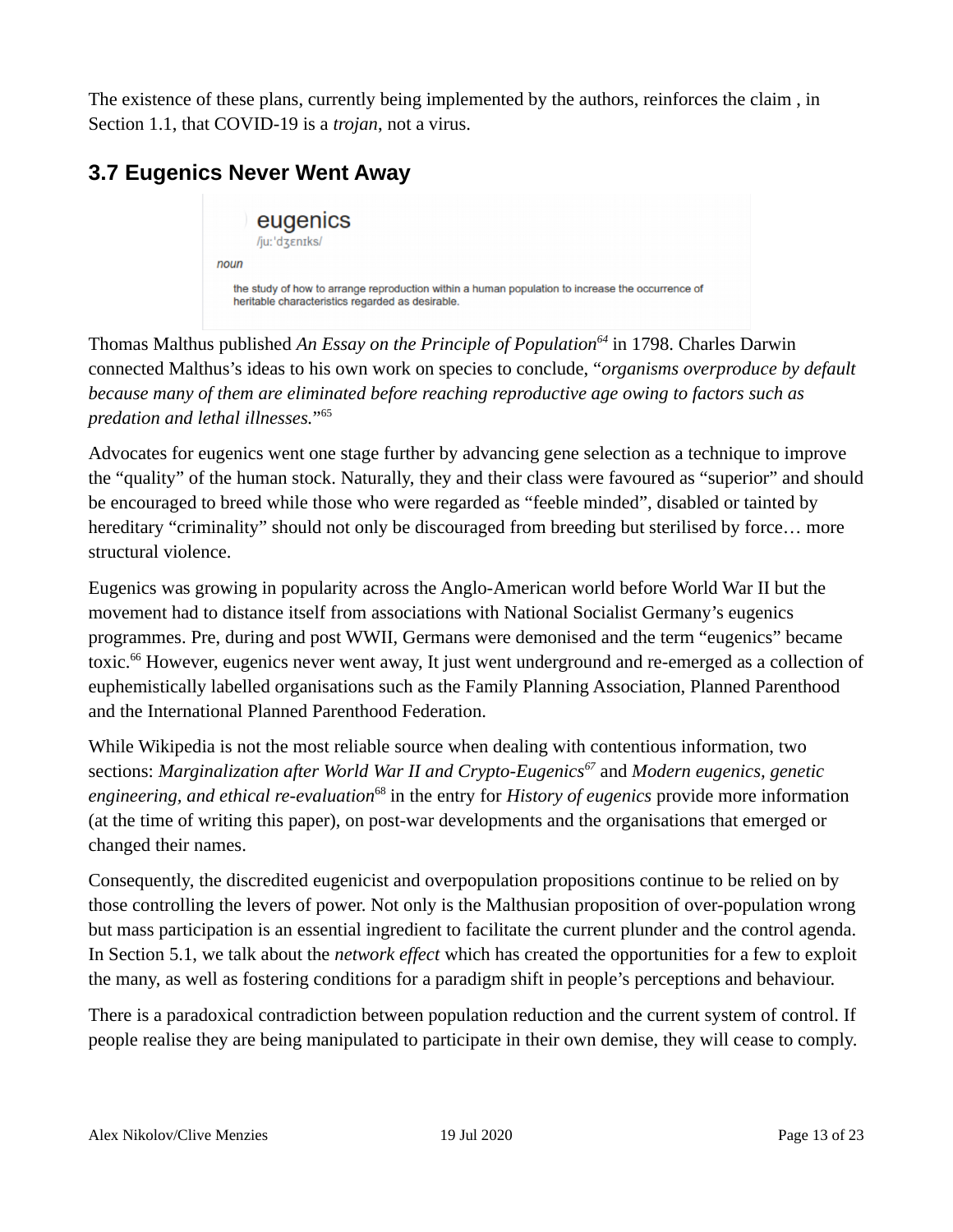### **3.8 World Domination**

The ideology of eugenics underpins the COVID-19 trojan and is the foundation for the agenda of the cult that claims a divine right to rule. They believe they are "chosen"<sup>69</sup> and use the global levers of power to exercise that right.

Critical Thinking exposed the three fundamental foundations of today's political economy: institutional *hierarchy*, theft of the *commons* and *usury<sup>70</sup>*. It is these flaws that have allowed the Structural "Elite" (referred to in Critical Thinking's analysis) to implement their agenda to date but, as we'll explore in Section 5, growing recognition of the roots of our problems and the gathering momentum of decentralisation may yet render their plans impotent.

# **4 Cui bono - Who Benefits?**

Drawing on numerous independent sources, Critical Thinking co-created its analysis in collaboration with many others and provided its methodology for anyone to use and adapt as they choose<sup>71</sup>. It is the power of co-creative exploration that enables connections and relationships between people, organisations, events and issues to be viewed from multiple perspectives. This reveals the reality of today's political economy in a way that is almost impossible for any single individual or group to analyse.

When we explore the connections and relationships integral to the COVID-19 trojan, we see how everything is linked. Money drives everything and those who control and benefit from the current money system are both "benefactors" (i.e. investing in the agenda) and beneficiaries (i.e. profiting from the agenda).

The creation and control of money are vested in the banking families, headed up by the House of Rothschild, whose well-hidden web of control touches every lever of power.

#### **4.1 Rothschilds**

There is no definitive narrative which encompasses the history and activities of the Rothschilds whose predilection for secrecy is legendary. However, when viewed from multiple perspectives, their wealth and power are revealed.

#### **Is Rothschild the richest and most powerful family on the planet?<sup>72</sup>**

#### **Rothschilds, MIMAC and 9/11**<sup>73</sup>

#### **How the Rothschilds use Mass Surveillance and Nanotech Bioweapons to Sustain the Imperial British World Order**<sup>74</sup>

To understand the full extent of the Rothshilds' global power and fabulous wealth, one needs to explore many sources because their name often appears in such a way that it is are mentioned in passing or as incidental to the main event or issue. When viewed in the round their part in world events is seen to be pivotal.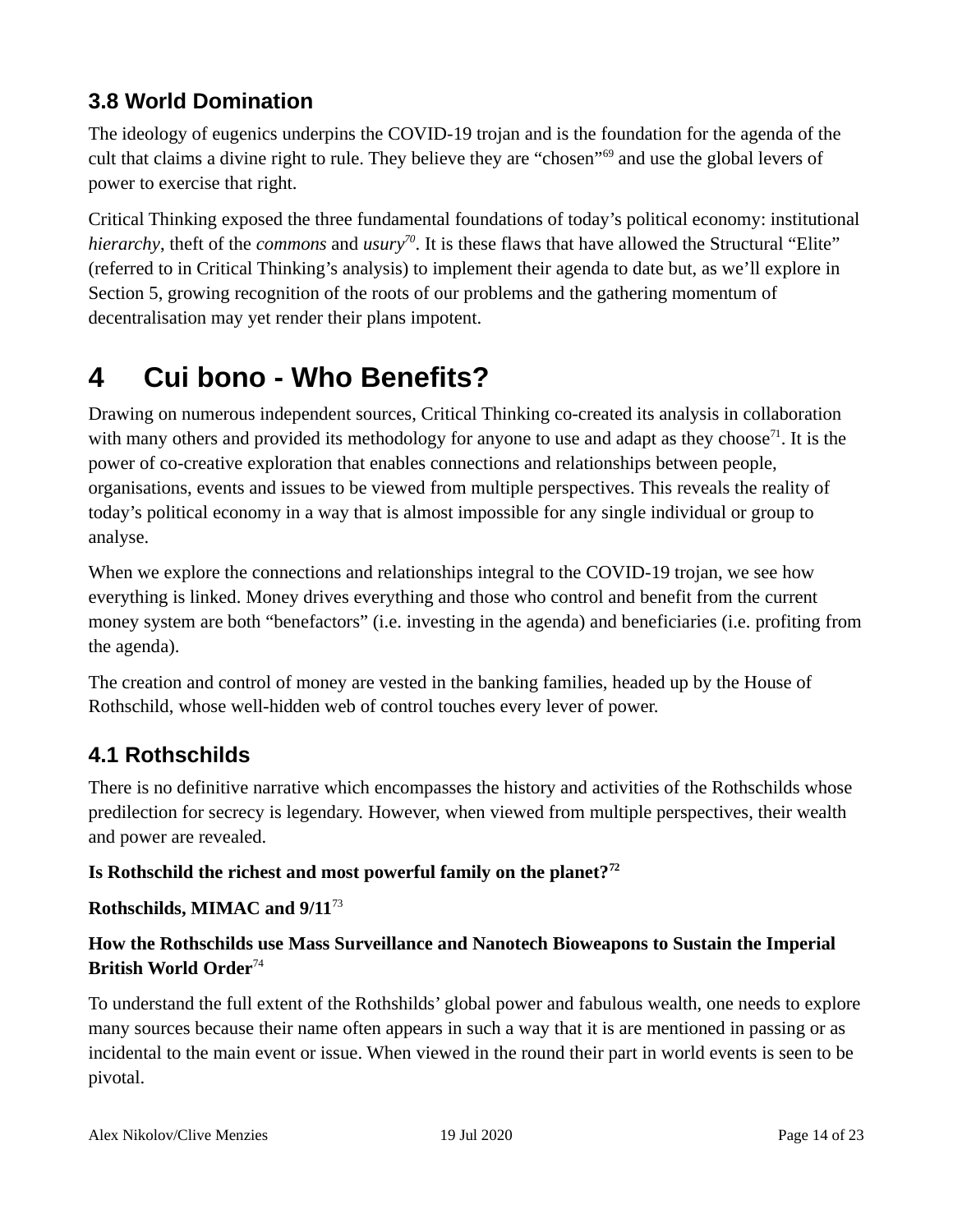Clearly, the Rothschilds aren't the only beneficiaries of today's political economy although the rich and powerful are often chosen, groomed and incentivised to be their fronts or agents. When one explores the roots and origins of the wealth and power of the likes of JP Morgan, one finds a web of Rothschild connections. For example, JP's father, Junius Morgan was a Rothschild agent.<sup>75</sup>

Similarly, the Rockefellers have long been closely affiliated with the Rothschilds<sup>76</sup> as has George Soros<sup>77</sup>. And then, of course, there is Bill Gates. James Corbett recently produced a four part series on Bill Gates based on meticulous research that exposes his family's eugenicist connections and explodes the myth of the college school geek who made good.<sup>78</sup>

To understand the pivotal role of Bill Gates in the COVID-19 trojan, his support for mass vaccination programmes, plus the money and eugenicist connections behind him, we need to understand the origins of the sickness and disability industry, euphemistically characterised as "healthcare" or "medicine".

Before the twentieth century, diet and lifestyle were understood to be important factors in the treatment of disease; recommendations to change both, together with natural remedies (homoeopathy, herbalism and naturopathy), were the default responses to illness and injury. However, nature's proven remedies are gifts which are difficult to commercialise. Thus John D Rockefeller (whose father had been, among other things, a snake-oil salesman) and others created and controlled medical and academic institutions to legitimise allopathy (modern medicine) as the only valid form of medicine and to discredit natural remedies. Although doctors pay lip service to diet and lifestyle, there is an inculcated sense, both within the profession and among the public, that pharmaceuticals are a "get out of jail free card", i.e. if you're aren't going to change your lifestyle, there are pills and medical procedures to compensate. Rockefellers and their collaborators, such as Bill Gates, profit from pharmaceuticals as well as the hospitals, medical supplies etc. in which they are invested.<sup>79</sup>

Bill Gates, as the spokesman for the mass vaccination agenda, has made frequent reference to vaccinations as the means to reduce population, notably in a 2010 TEDtalk.<sup>80</sup> In a 2015<sup>81</sup> TEDtalk he predicts a global pandemic, referencing Ebola and Spanish Flu from which he alleges 30 million died but, as explained in Section 3.4, the 20 million who died had been subjected to mass vaccination programmes. In an interview with the Financial Times in 2020<sup>82</sup>, Gates announced that *his foundation will focus 'total attention' on COVID-19 pandemic.*

While Bill Gates, the Rothschilds, the Rockefellers and George Soros are obvious beneficiaries of plunder, there are others, such as those referred to in a Forbes report in January 2019, *that just 26 individuals own as much wealth as half the world's population, i.e. 3.6 billion individuals<sup>83</sup>*

A 2011 study<sup>84</sup> into 43,060 transnational corporations (TNCs) revealed that 40% were controlled by a "super-entity" of 147 corporations. Furthermore, measured by turnover, they controlled 60% of the TNC network. Within this 147, 45 of the top 50 were financial companies. The study only looked at common directors and shareholders registers; beneficial ownership is often hidden behind trusts, foundations and complex corporate structures<sup>85</sup>. If the 2011 study was to be repeated today, it is likely that the number of component corporations would be even smaller.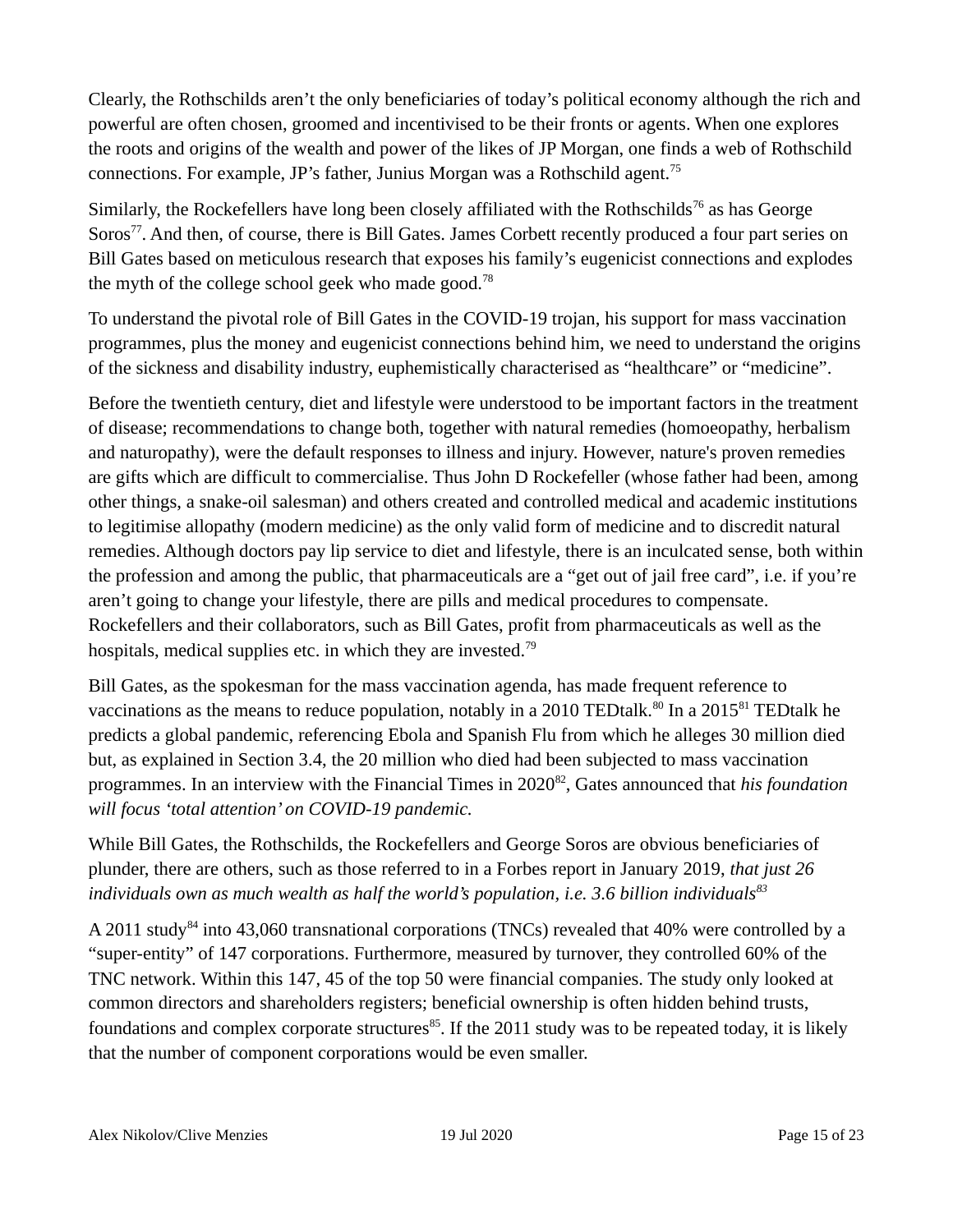When we explore the connections of entities used to obscure the real beneficiaries of these corporations, all the indications are that at the centre of this "super-entity" are the Rothschilds. They've gone to extraordinary lengths to hide their real wealth and power and their control of media ensures that they never appear in "rich lists". The factual evidence has yet to be pieced together into a comprehensive, coherent and consistent narrative.

# **5 Benefits for All**

**Is the new world order and one world government inevitable?** Will the "benefactors" and beneficiaries, described in Section 4, succeed in their plan to gain total control of people and resources on the planet? **Possibly not**.

We are in a war of centralised power versus distributed self-organisation<sup>86</sup>. Our previous two papers, *Structures and Money in Transition87* and *The End of the Age of Plunder88* explain that powerful, selfinterested forces (who have benefited from the age of plunder) are driving the decentralisation of money. The Rothschilds control the levers of power through centralised control of money. It follows that distributed money in the form of tokens for all, as described in those two papers, is the mechanism that will eliminate their grip over money and consequently all the other levers of power currently under their control.

## **5.1 Network Effect**

*The network effect is a phenomenon whereby increased numbers of people or participants improve the value of a good or service. The Internet is an example of the network effect. Initially, there were few users on the Internet since it was of little value to anyone outside of the military and some research scientists.*<sup>89</sup>

A Google search of "richest people":

Top billionaires: who are the richest people in the world?

- 1. Jeff Bezos, \$113bn. ...
- 2. Bill Gates, \$98bn. ...
- 3. Mark Zuckerberg, \$78.6bn. ...
- 4. Bernard Arnault & family, \$76bn. ...
- 5. Warren Buffett, \$67.5bn. ...
- 6. Larry Ellison, \$59bn. ...
- 7. Amancio Ortega, \$61.9bn. ...
- 8. Jim Walton, \$54.6bn.

These and others, (there is no mention of the Rothschilds whose wealth eclipses them all by many multiples) benefit from the *network effect* through membership of global organisations and attendance at invitation only meetings where they collaborate and collude to maximise their wealth and power. Furthermore, a major driver of their wealth and power is the *network effect* among billions of individuals.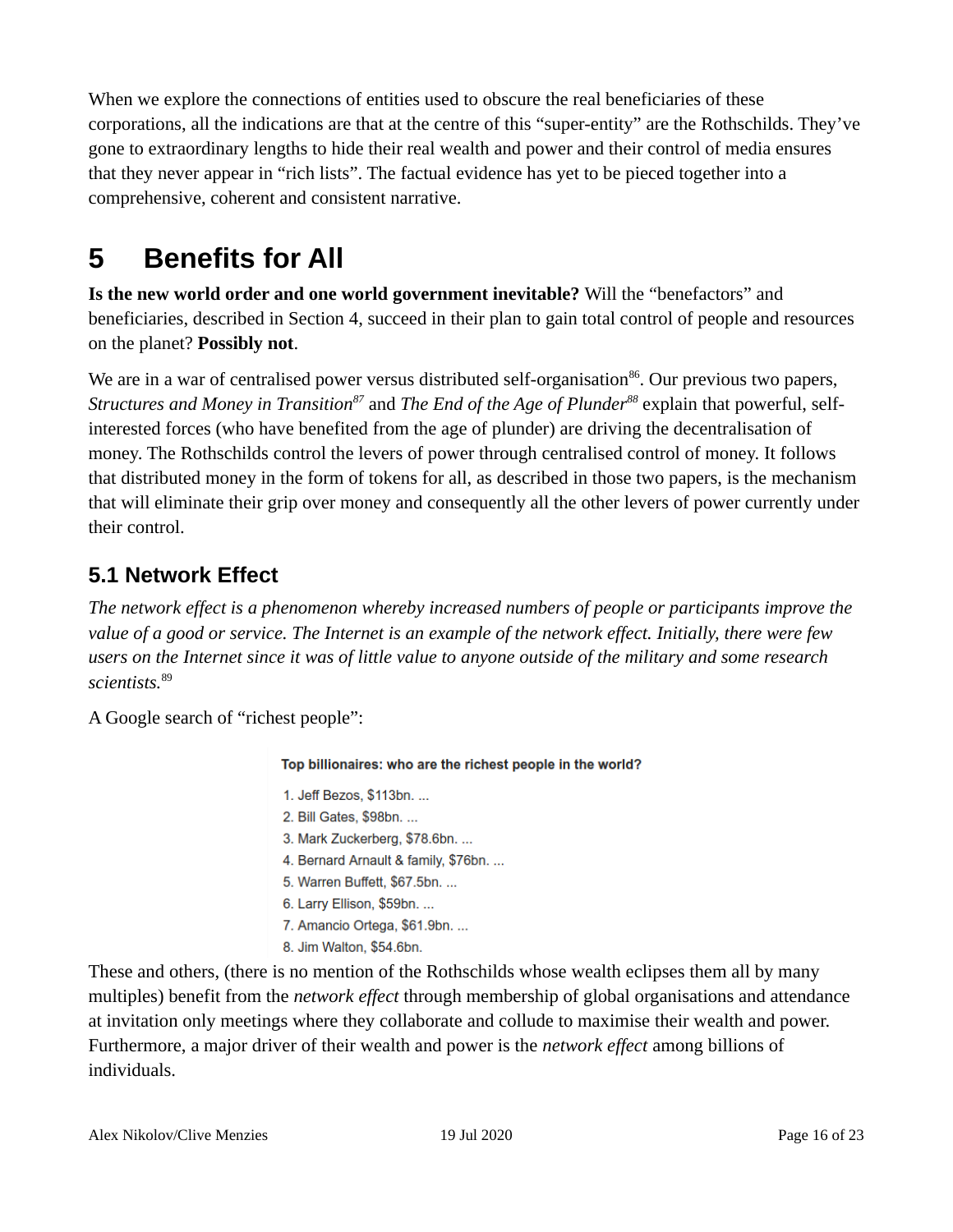Fortunately, the internet has created the opportunity for all of us (billions) to also benefit from the *network effect*.

The internet may have been originated by the US military. The internet may have been given to the world in order to create the infrastructure that is today deployed for plunder, surveillance and control but first and foremost, the internet is a tool.

Much like a hammer which can be used for construction or as a weapon, the internet is a double-edged sword that is transforming the political economy in ways that have yet to be fully appreciated. Historians, in the future, may well refer back to the internet and the world wide web as being even more pivotal in the evolution of society than the printing press which started the process of democratising knowledge. Distributed collaboration through the *network effect* has the potential to render institutional *hierarchy* (See Section 3.8) impotent.

Throughout history, "authority" has sought to censor and control information but a distributed network like the internet means that total control of the narrative has become much more difficult to achieve. Meanwhile, the *network effect* of so many individuals communicating and sharing knowledge is having a profound destabilising effect on centralised power.

In the two previous papers (referred to at the beginning of Section 5), we point to free, open source software as an exemplar of the power of distributed collaboration to co-create global, complex systems $^{90}$ .

This distributed collaboration is being replicated in the creation of alternative money systems that could easily eclipse both the existing (and failing) fiat money system and the planned central bank digital currency/ies.

What is vital to understand, is that while central banks (and others such as Facebook's Libra<sup>91</sup>) refer to using the "blockchain", what they don't explain are the essential differences between "permissioned" and "unpermissioned" blockchains. The former are centrally controlled while the latter are not. The jargon that is used in relation to Bitcoin, the blockchain, crypto-currencies, digital ledger technology, etc., is conflated to confuse. However, when one understands the terminology<sup>92</sup>, one can see the glaring differences between what is proposed by "authority" and the distributed alternative.

#### **5.2 Exchange Value or Use Value?**

Centralised control of money results in *exchange value* as the primary mechanism for economic activity. Prices are determined by those who wield the power of the "short-side"<sup>93</sup> and are maximised for profit, irrespective of their *use value* (Section 2, The End of the Age of Plunder<sup>94</sup>).

Tokenisation, as described in the two papers (referred to at the start of Section 5), creates incentives to embed *use value* into the interconnected human environment, giving rise to inclusivity, mass participation and diversity. Use value will drive attitudes and behaviour within the political economy away from the current, competitive, ego-centric, eugenic mode to one in which self-interest is served by co-creative development while preserving the integrity of the distributed money system. This allows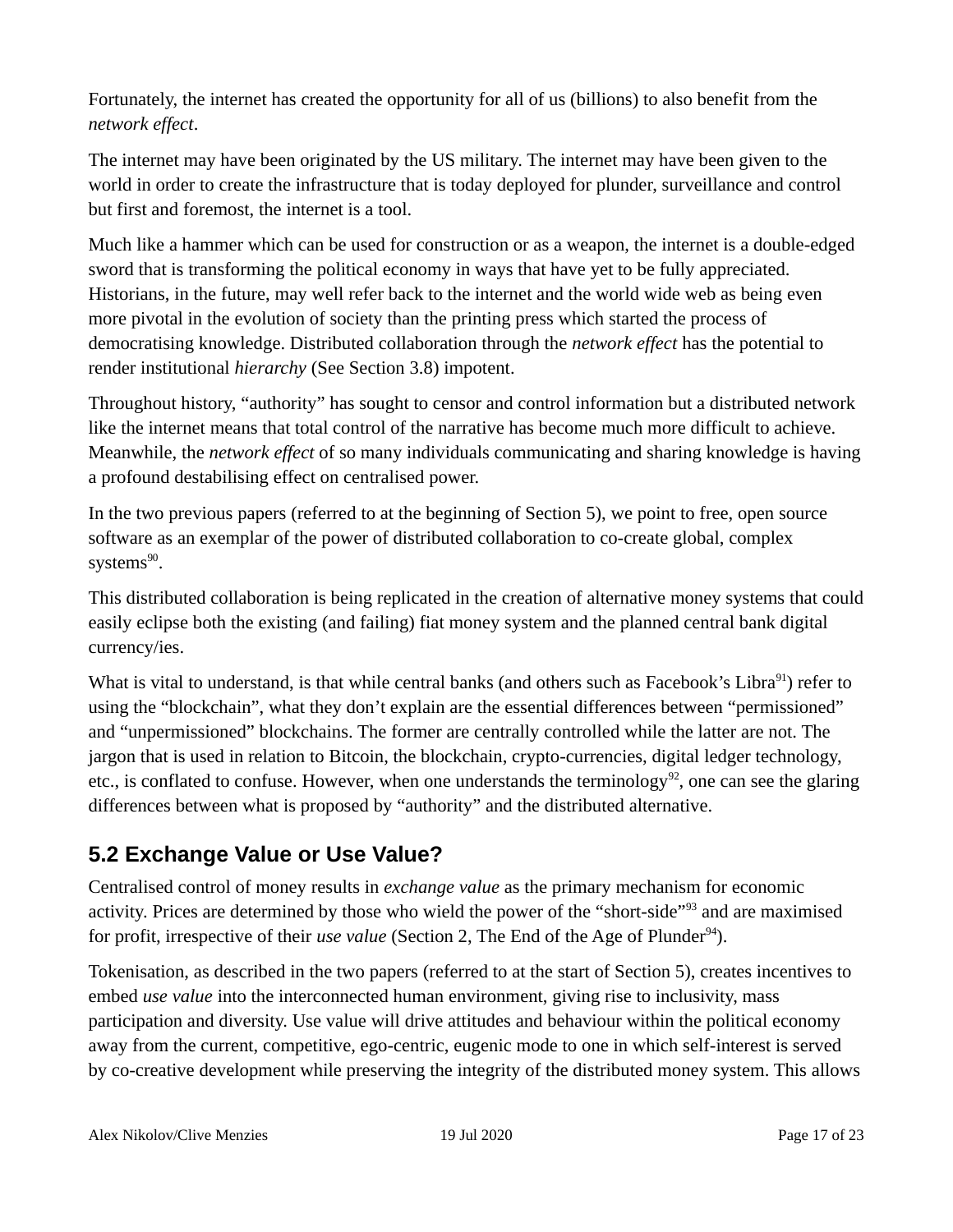the distributed system to become self-regulating<sup>95</sup>, obviating the need for external regulation or "trusted third parties" to police economic activity.

Incidentally, "authority" is desperately trying to bring the anarchic, self-organising alternative currencies into the purview of centralised regulation before it becomes overwhelmed by the forces for decentralisation. Regulation has failed in the fiat currency controlled world<sup>96</sup>. There is no reason to believe it will succeed in this new environment in which it has much less of a foothold.

#### **5.3 No Return to Plunder**

In the two papers (referred to previously in Section 5), we refer to money as Pixie Dust and how people are denied access to it and, consequently, participation in consumption and economic activity.

The COVID-19 trojan is denying access to Pixie Dust to even more people. One solution to mass unemployment, that is gaining traction within financial and political circles, is universal basic income (UBI). However, receipt of UBI is likely to be conditional upon compliance with rules mandating vaccines, mask-wearing, social distancing and contact tracing.

What tokenisation offers is unconditional access to Pixie Dust and, independently, others are beginning to see its potential to liberate people from the grip and structural violence of centralised control<sup>97</sup>.

There is an historical precedent from the early  $19<sup>th</sup>$  century when the island of Guernsey issued its own currency<sup>98</sup> in order to renovate its infrastructure and reinvigorate economic activity on the island.

The inclusive tokens<sup>99</sup>, described in the papers, are backed by human activities and consumption. As such, inclusive tokens are both powerful remedies during a financial crisis and could provide the fundamental monetary framework of the distributed global political economy. They can be backed by a labour force and could be augmented by other components, i.e. resources such as gold.

Burkino Faso, a primary gold producer, has no control over its currency and as a result, neither those who mine the gold nor the country itself benefit fairly from this valuable resource. Tokenisation would ensure a fair distribution of the rewards.

As we highlight in the papers, there are other precedents and projects which are already broadening access to economic participation such as the Brixton Pound<sup>100</sup>, BoaCompra<sup>101</sup> and many more.

The foundations for a fully distributed, tokenised, global economy are already in place and while mainstream banking institutions<sup>102</sup> are creating their own "permissioned", i.e. centrally controlled currencies, they may quickly find that in order to survive and capitalise on the new monetary environment governed by *use value*, they will have to decentralise their offerings.

Current attitudes and behaviour reflect incentives and penalties integral to today's political economy and are characterised by competition arising from institutional *hierarchy* which is supported by theft of the *commons* and *usury.* These are the foundations of power which permit the few to rule the many; a phenomenon that was insightfully articulated five hundred years ago by Etienne De La Boetie in his *Discourse on Voluntary Servitude<sup>103</sup>* and recently explored in a conversation between Keith Knight and James Corbett<sup>104</sup>.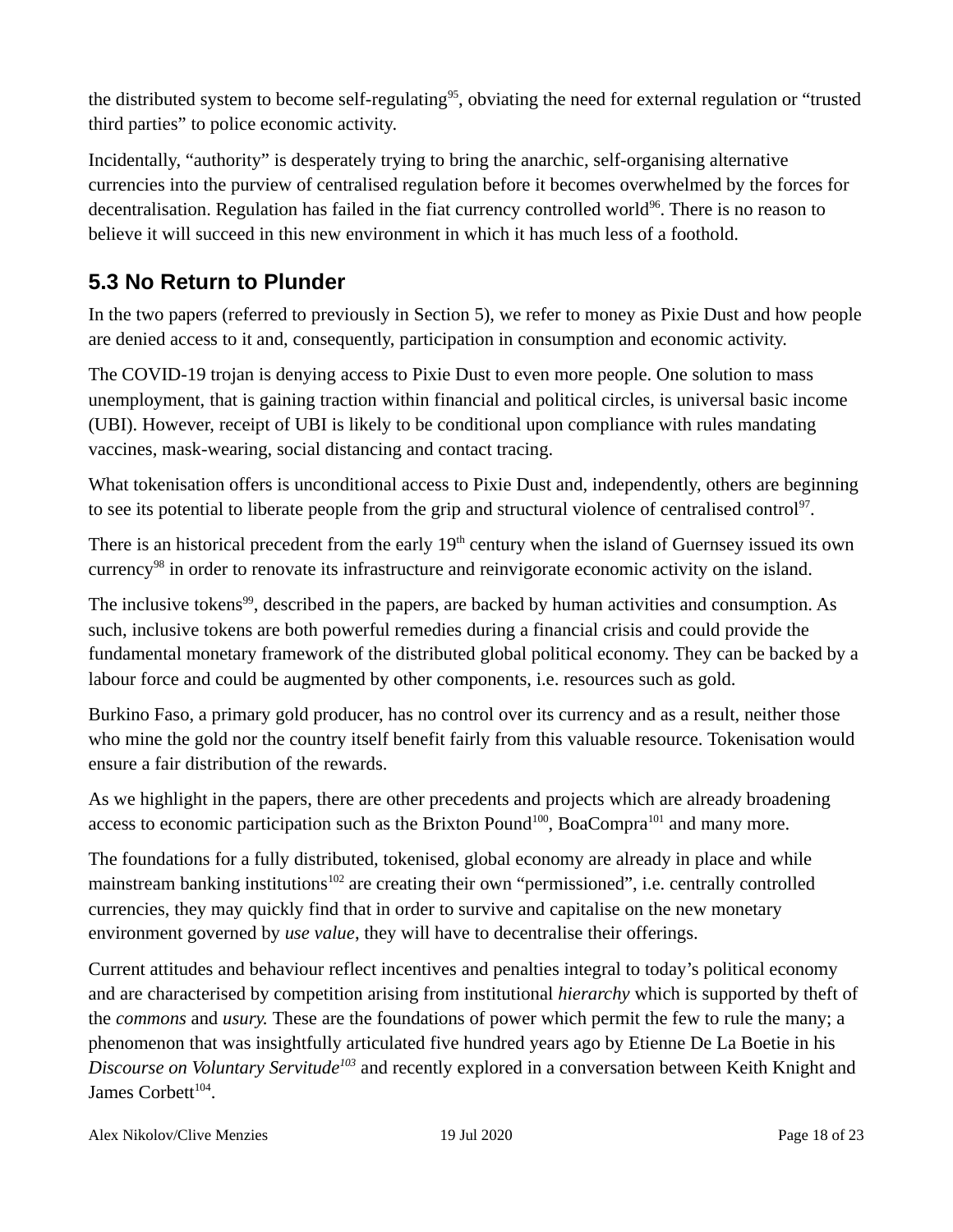Ideological frameworks such as socialism, capitalism etc. do not provide the means of escape from centralised control.

The means of escape is *tokenisation* to co-create a distributed monetary environment which, in turn, fosters a harmonious, co-creative social environment that rewards collaboration and mutual support. In such an environment, people cannot help but change both their attitudes and behaviour. *Use value* will become the defining criterion for economic activity and society; thus discouraging plunder and structural violence, i.e. the ills plaguing society today.

No longer will we be held as hostages to *exchange value* determined by the structure of centralised money systems. All the plans to harness our wealth creating capacity will count for nothing because they will have no *use value*.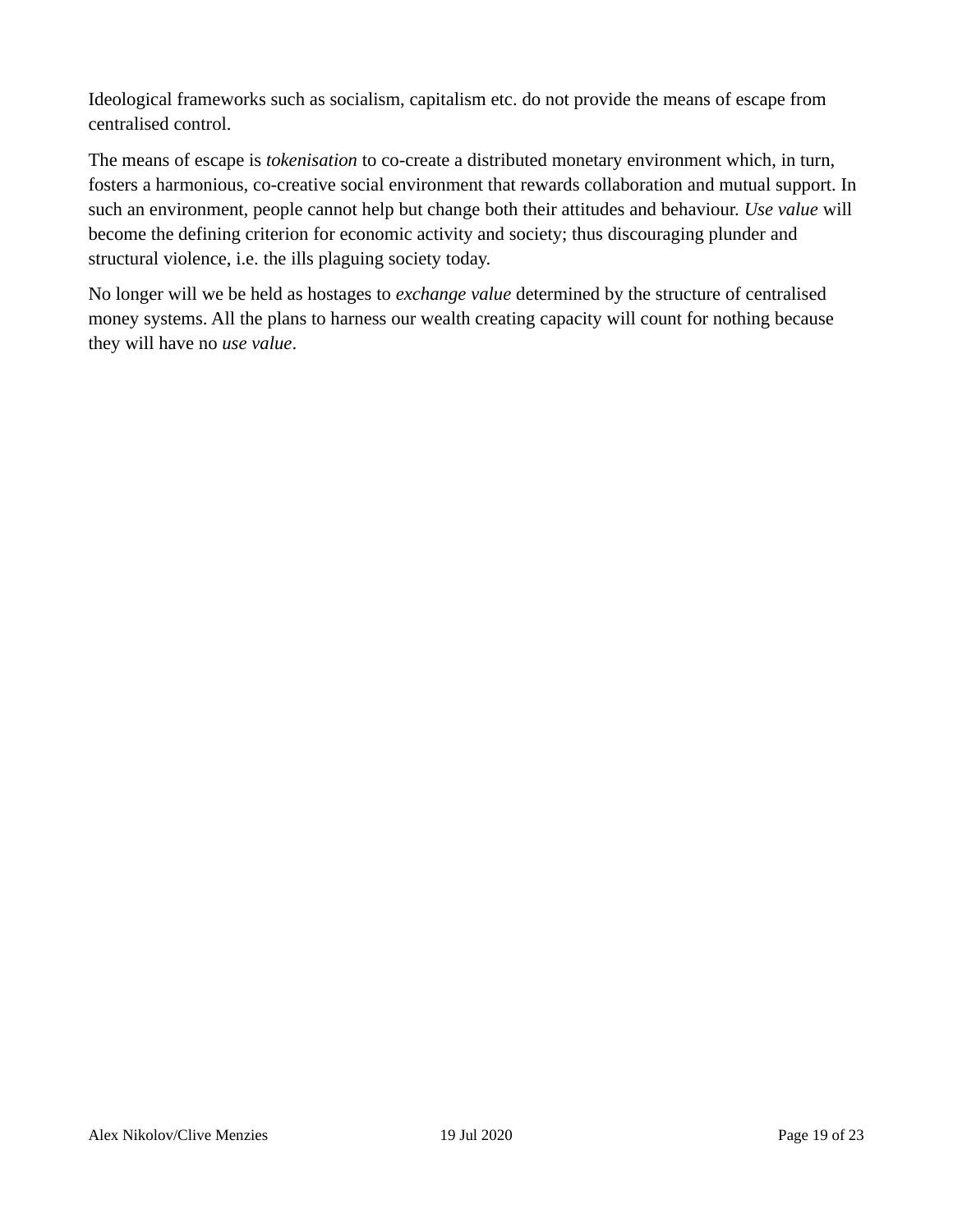#### **Authors and methodology**

The information and analysis provided in this document is derived from, and builds upon the work of Critical Thinking, a research and analysis project involving Clive Menzies, Alex Nikolov and many others. Critical Thinking's methodology is available as a free, open source project for anyone to copy, share, use, or adapt - CoCreative Learning<sup>105</sup>.

Clive's experience encompasses a wide range of management positions within the financial services and technology sectors, augmented by his extensive research of the political economy. This has led to the formation of MacroRisk Connect<sup>106</sup>, which encourages the creation of self-organising learning groups to expand our understanding of the rapidly changing world and thereby help people and organisations to adapt and prosper from the opportunities that change brings.

Alex has 30 years proven enterprise experience in telecommunications and related technologies. He is now focusing on the structural changes caused by distributed ledger technologies, whilst contributing to the co-creative learning methodology that led to the creation of MacroRisk Connect.

This paper was edited by Ciaran Casey of Mast<sup>107</sup>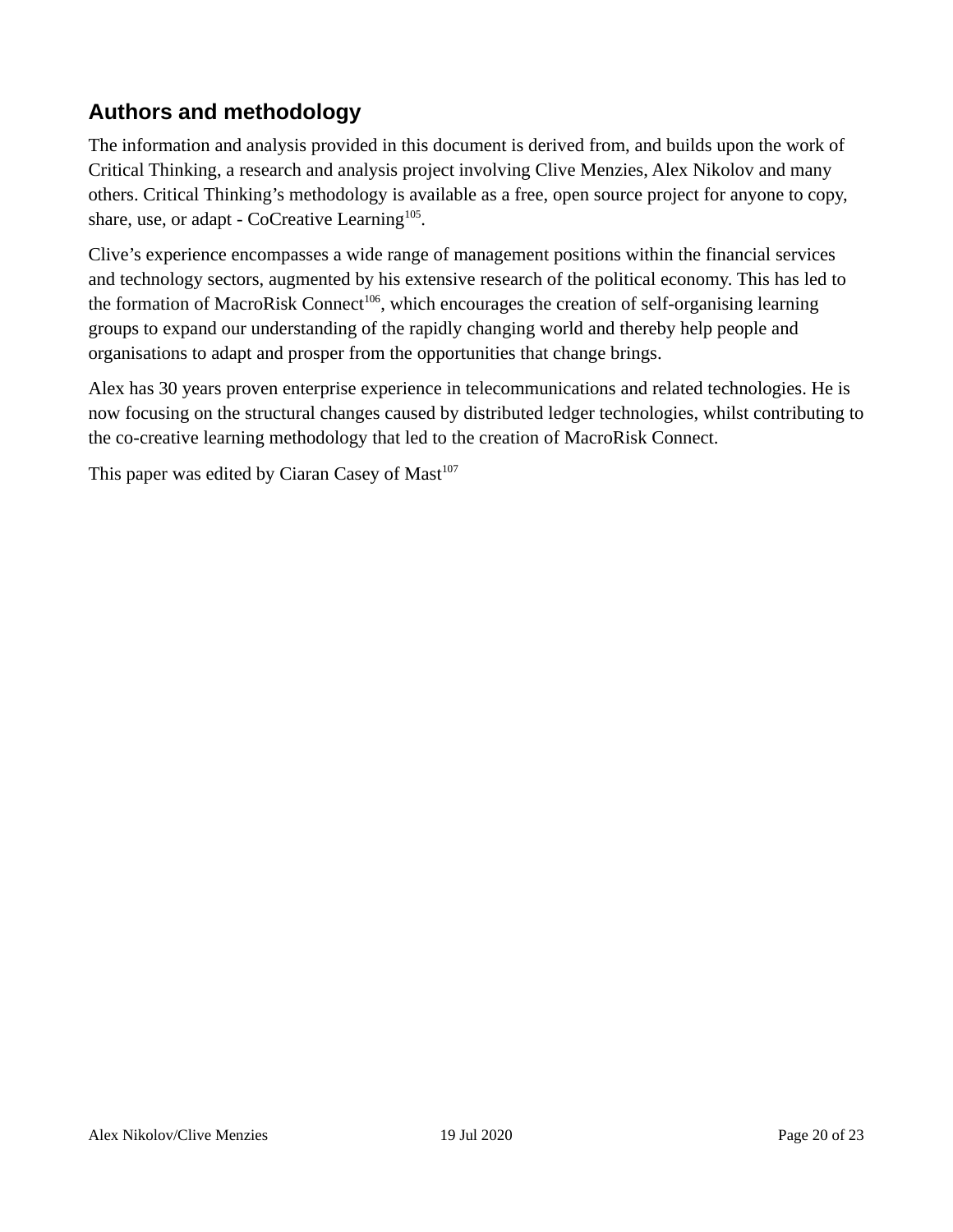- 1 Wikipedia, Trojan horse (computing) [https://en.wikipedia.org/wiki/Trojan\\_horse\\_%28computing%29](https://en.wikipedia.org/wiki/Trojan_horse_(computing))
- 2 Perseus Project, The Augean Stables Hercules Cleans Up<http://www.perseus.tufts.edu/Herakles/stables.html>
- 3 Clive Menzies, Reform Proposals in the Monetary System for Attaining Global Economic Stability https://iei.kau.edu.sa/Files/121/Files/153872\_30-02-09-Clive-3.pdf
- 4 Sean Keyes, John Law: the gambler who broke France [https://moneyweek.com/30441/john-law-the-gambler-who](https://moneyweek.com/30441/john-law-the-gambler-who-broke-france-58412)[broke-france-58412](https://moneyweek.com/30441/john-law-the-gambler-who-broke-france-58412)
- 5 Hyperinflation in the Weimar Republic https://researchonline.jcu.edu.au/21599/3/21599.pdf
- 6 Critical Thinking, Accelerating financial dysfunction [http://www.freecriticalthinking.org/daily-pickings/3112](http://www.freecriticalthinking.org/daily-pickings/3112-accelerating-financial-dysfunction) [accelerating-financial-dysfunction](http://www.freecriticalthinking.org/daily-pickings/3112-accelerating-financial-dysfunction)
- 7 Clive Menzies, Systemic Risk and Climate Change <https://archive.org/details/SystemicRiskandClimateChangeComplete/>
- 8 Clive Menzies and Alex Nikolov, The End Of The Age Of Plunder<https://archive.org/details/end-ofthe-age-of-plunder>
- 9 Clive Menzies, Gulag Academia<https://archive.org/details/gulagacademia>
- 10 Menzies, ref 3. above
- 11 Torsten Engelbrecht and Claus Kohnlein, Virus Mania https://www.outersite.org/wp-content/uploads/2020/05/Virus-Mania55tt66.pdf
- 12 Menzies and Nikolov, Section 4 in ref 8. above
- 13 Menzies and Nikolov, Structures and Money in Transition<https://archive.org/details/structuresand-money-in-transition>
- 14 Clive Menzies, How We Live<https://archive.org/details/howwelivereferenced>
- 15 Ethel Douglas Hume, Béchamp or Pasteur?A Lost Chapter in the History of Biology http://www.mnwelldir.org/docs/history/biographies/Bechamp-or-Pasteur.pdf
- 16 Jon Sarlin, Here's how private equity is gutting retail [https://youtu.be/dyi8YJk\\_mSk](https://youtu.be/dyi8YJk_mSk)
- 17 Jordan Valinsky, Big chains filed for bankruptcy every week in May. Here are 6 of them <https://edition.cnn.com/2020/05/29/business/may-bankruptcies-coronavirus/index.html>
- 18 BBC, Boeing job cuts start to hit nearly 13,000 workers<https://www.bbc.com/news/business-52827377>
- 19 Josh Kosman, Buyout giant hoping to profit off Cirque du Soleil bankruptcy [https://nypost.com/2020/05/17/equity](https://nypost.com/2020/05/17/equity-firm-hoping-to-profit-off-cirque-du-soleil-bankruptcy/)[firm-hoping-to-profit-off-cirque-du-soleil-bankruptcy/](https://nypost.com/2020/05/17/equity-firm-hoping-to-profit-off-cirque-du-soleil-bankruptcy/)
- 20 FSB, UK Small Business Statistics<https://www.fsb.org.uk/uk-small-business-statistics.html>
- 21 Annie Gaus, Apple, Microsoft, Amazon, Google All Hit \$1 Trillion Mark Again <https://www.thestreet.com/investing/big-tech-just-keeps-getting-bigger>
- 22 ITUWebinars, Episode #9: Tracking Digital Financial Crimes and Fraud [https://www.itu.int/en/ITU-](https://www.itu.int/en/ITU-T/webinars/20200710/Pages/default.aspx)[T/webinars/20200710/Pages/default.aspx](https://www.itu.int/en/ITU-T/webinars/20200710/Pages/default.aspx)
- 23 John Titus, All the Plenary's Men<https://youtu.be/2gK3s5j7PgA>
- 24 Johan Galtung, Violence, Peace, and Peace Research http://www2.kobe-u.ac.jp/~alexroni/IPD %202015%20readings/IPD%202015\_7/Galtung\_Violence,%20Peace,%20and%20Peace%20Research.pdf
- 25 Harvey Brenner, Rising unemployment causes higher death rates, Yale researcher shows <https://news.yale.edu/2002/05/23/rising-unemployment-causes-higher-death-rates-new-study-yale-researcher-shows>
- 26 The balance, Real Unemployment Rate With Calculations <https://www.thebalance.com/what-is-the-real-unemployment-rate-3306198>
- 27 High consequence infectious diseases (HCID)<https://www.gov.uk/guidance/high-consequence-infectious-diseases-hcid>
- 28 John Pospichal, Questions for lockdown apologists [https://medium.com/@JohnPospichal/questions-for-lockdown](https://medium.com/@JohnPospichal/questions-for-lockdown-apologists-32a9bbf2e247)[apologists-32a9bbf2e247](https://medium.com/@JohnPospichal/questions-for-lockdown-apologists-32a9bbf2e247)
- 29 Rosemary Frei and Patrick Corbett, "No one has died from the coronavirus" [https://off-guardian.org/2020/07/02/no](https://off-guardian.org/2020/07/02/no-one-has-died-from-the-coronavirus-president-of-the-bulgarian-pathology-association/)[one-has-died-from-the-coronavirus-president-of-the-bulgarian-pathology-association/](https://off-guardian.org/2020/07/02/no-one-has-died-from-the-coronavirus-president-of-the-bulgarian-pathology-association/)
- 30 Catherine Austin Fitts We are Watching the Mother of All Debt Entrapments <https://www.bitchute.com/video/6tQhwrMEqXmj/>
- 31 WEF, How coronavirus could hit the billions migrant workers send home <https://www.weforum.org/agenda/2020/04/how-coronavirus-could-hit-the-billions-migrant-workers-send-home/>
- 32 The World Bank, COVID-19 Crisis Through a Migration Lens (English) [https://documents.worldbank.org/en/publication/documents-reports/documentdetail/989721587512418006/covid-19](https://documents.worldbank.org/en/publication/documents-reports/documentdetail/989721587512418006/covid-19-crisis-through-a-migration-lens) [crisis-through-a-migration-lens](https://documents.worldbank.org/en/publication/documents-reports/documentdetail/989721587512418006/covid-19-crisis-through-a-migration-lens)
- 33 Simon Murphy and Amy Walker, Leicester forced into local lockdown to combat surge in Covid-19 cases <https://www.theguardian.com/world/2020/jun/29/leicester-coronavirus-outbreak-council-frustrated-with-ministers>
- 34 HCID ref 27. above
- 35 Brian Shilhavy, CENSORED: COVID19 PCR Tests are Scientifically Meaningless Everything We've Been Told about COVID is a HOAX! [https://vaccineimpact.com/2020/censored-covid19-pcr-tests-are-scientifically-meaningless](https://vaccineimpact.com/2020/censored-covid19-pcr-tests-are-scientifically-meaningless-everything-weve-been-told-about-covid-is-a-hoax/)[everything-weve-been-told-about-covid-is-a-hoax/](https://vaccineimpact.com/2020/censored-covid19-pcr-tests-are-scientifically-meaningless-everything-weve-been-told-about-covid-is-a-hoax/)
- 36 Pospichal, ref 28. above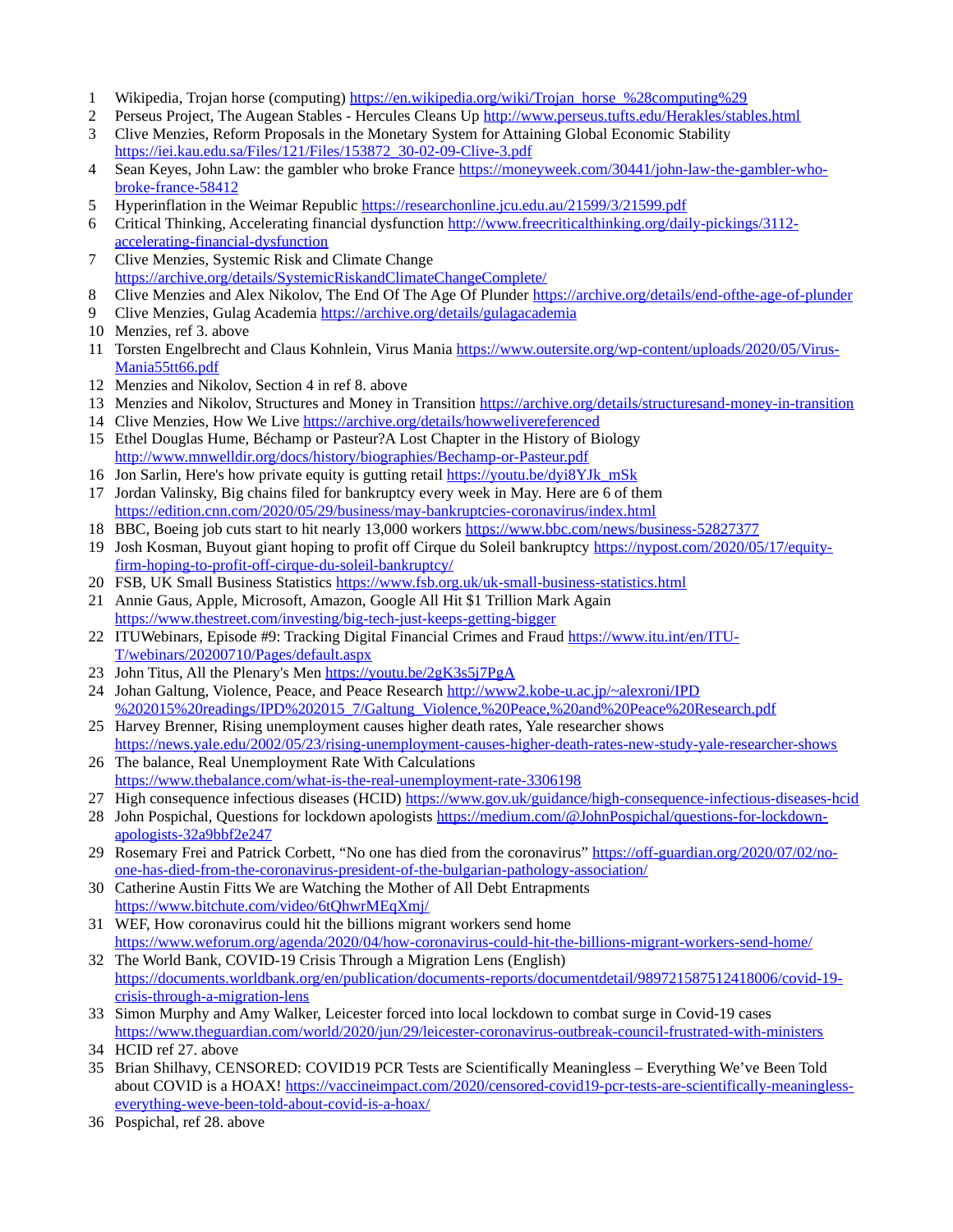- 37 Off-Guardian, 12 Experts Questioning the Coronavirus Panic [https://off-guardian.org/2020/03/24/12-experts](https://off-guardian.org/2020/03/24/12-experts-questioning-the-coronavirus-panic)[questioning-the-coronavirus-panic](https://off-guardian.org/2020/03/24/12-experts-questioning-the-coronavirus-panic)
- 38 Slavoj Žižek on "They Live" (The Pervert's Guide to Ideology)<https://youtu.be/TVwKjGbz60k>
- 39 Khushboo Razdan, From dying alone to no goodbye: Death and grief during COVID-19 pandemic [https://news.cgtn.com/news/2020-04-04/From-dying-alone-to-no-goodbye-Death-during-COVID-19-pandemic-](https://news.cgtn.com/news/2020-04-04/From-dying-alone-to-no-goodbye-Death-during-COVID-19-pandemic-Ppdyt4atGg/index.html)[Ppdyt4atGg/index.html](https://news.cgtn.com/news/2020-04-04/From-dying-alone-to-no-goodbye-Death-during-COVID-19-pandemic-Ppdyt4atGg/index.html)
- 40 Megan Gannon, Space Does Weird Things to Astronaut Immune Systems [https://www.space.com/26903-astronaut](https://www.space.com/26903-astronaut-immune-systems-in-space.html)[immune-systems-in-space.html](https://www.space.com/26903-astronaut-immune-systems-in-space.html)
- 41 NHS, Loneliness 'may affect the immune system' [https://www.nhs.uk/news/mental-health/loneliness-may-affect-the](https://www.nhs.uk/news/mental-health/loneliness-may-affect-the-immune-system/)[immune-system/](https://www.nhs.uk/news/mental-health/loneliness-may-affect-the-immune-system/)
- 42 Critical Thinking, Ebola one year on<http://www.freecriticalthinking.org/daily-pickings/1320-ebola-one-year-on>
- 43 Maxine Whittaker, Villages wiped out: why infectious diseases are so much more harmful to isolated peoples [https://theconversation.com/villages-wiped-out-why-infectious-diseases-are-so-much-more-harmful-to-isolated](https://theconversation.com/villages-wiped-out-why-infectious-diseases-are-so-much-more-harmful-to-isolated-peoples-91349)[peoples-91349](https://theconversation.com/villages-wiped-out-why-infectious-diseases-are-so-much-more-harmful-to-isolated-peoples-91349)
- 44 AgeUK, Are loneliness and social isolation linked? [https://www.ageuk.org.uk/our-impact/policy-research/loneliness](https://www.ageuk.org.uk/our-impact/policy-research/loneliness-research-and-resources/loneliness-isolation-understanding-the-difference-why-it-matters/)[research-and-resources/loneliness-isolation-understanding-the-difference-why-it-matters/](https://www.ageuk.org.uk/our-impact/policy-research/loneliness-research-and-resources/loneliness-isolation-understanding-the-difference-why-it-matters/)
- 45 Menzies, ref 9. above
- 46 Engelbrecht and Kohnlein, ref 11. above
- 47 Clive Menzies, Mask Up, Accept Vaccines That Maim and Kill [https://www.outersite.org/mask-up-accept-vaccines](https://www.outersite.org/mask-up-accept-vaccines-that-maim-and-kill/)[that-maim-and-kill/](https://www.outersite.org/mask-up-accept-vaccines-that-maim-and-kill/)
- 48 Martin L. Pall, 5G: Great risk for EU,U.S. and International Health! Compelling Evidence for Eight Distinct Types of Great Harm Caused by Electromagnetic Field (EMF) Exposuresand the Mechanism thatCauses Them https://peaceinspace.blogs.com/files/5g-emf-hazards--dr-martin-l.-pall--eu-emf2018-6-11us3.pdf
- 49 Vaxxed From Cover-up to Catastrophe<https://www.bitchute.com/video/oUNIvBpQfjpS/>
- 50 WHO Memos 1972 explains how to turn vaccines into a means of killing [https://thebridgelifeinthemix.info/health/who](https://thebridgelifeinthemix.info/health/who-memos-1972-explains-how-to-turn-vaccines-into-a-means-of-killing/)[memos-1972-explains-how-to-turn-vaccines-into-a-means-of-killing/](https://thebridgelifeinthemix.info/health/who-memos-1972-explains-how-to-turn-vaccines-into-a-means-of-killing/)
- 51 HOSPITAL<https://www.bitchute.com/video/toTu1FiVGWsN/>
- 52 AIR QUALITY DEVICE PROVES MASKS UNSAFE FOR WORK <https://www.bitchute.com/video/L5fmFICBC8mh/>
- 53 Daily Mail, 2.4 MILLION patients are caught in coronavirus cancer backlog: Fears some tumours could become inoperable as screening checks, hospital appointments and vital treatments are being MISSED during lockdown <https://www.dailymail.co.uk/news/article-8374697/2-4-million-patients-caught-coronavirus-cancer-backlog.html>
- 54 Menzies, ref 7. above
- 55 Worldwide Population Being Tortured In Deep State Psyop<https://www.bitchute.com/video/ssj5cN7LMZth/>
- 56 Amnesty International Report on Torture https://www.amnesty.org/download/Documents/204000/act400011975eng.pdf
- 57 CIA, Kubark Counter Intelligence Interrogation https://nsarchive2.gwu.edu/NSAEBB/NSAEBB27/docs/doc01.pdf
- 58 Gregory Bateson's Double Bind Theory<https://exploringyourmind.com/gregory-batesons-double-bind-theory/>
- 59 Richard Grannon, The CIA did this<https://www.bitchute.com/video/693BAcHMtHV2/>
- 60 Engelbrecht and Kohnlein, ref 11. above
- 61 Rockefeller Foundation, Lock Step Scenarios for the Future of Technology and International Development, page 18 <https://archive.org/details/pdfy-tNG7MjZUicS-wiJb>
- 62 Event 201<https://www.centerforhealthsecurity.org/event201/about>
- 63 WEF Strategic Intelligence, Global Issue COVID-19 <https://intelligence.weforum.org/topics/a1G0X000006O6EHUA0?tab=publications>
- 64 Thomas Malthus, An essay on the principle of population<https://archive.org/details/principleessayon00maltrich>
- 65 Kevin Beck Thomas Malthus: Biography, Population Theory & Facts [https://sciencing.com/thomas-malthus-biography](https://sciencing.com/thomas-malthus-biography-population-theory-facts-13719060.html)[population-theory-facts-13719060.html](https://sciencing.com/thomas-malthus-biography-population-theory-facts-13719060.html)
- 66 Karen Norrgard, Human Testing, the Eugenics Movement, and IRBs [https://www.nature.com/scitable/topicpage/human](https://www.nature.com/scitable/topicpage/human-testing-the-eugenics-movement-and-irbs-724/)[testing-the-eugenics-movement-and-irbs-724/](https://www.nature.com/scitable/topicpage/human-testing-the-eugenics-movement-and-irbs-724/)
- 67 Wikipedia, Marginalization after World War II and Crypto-Eugenics [https://en.wikipedia.org/wiki/History\\_of\\_eugenics#Marginalization\\_after\\_World\\_War\\_II\\_and\\_Crypto-Eugenics](https://en.wikipedia.org/wiki/History_of_eugenics#Marginalization_after_World_War_II_and_Crypto-Eugenics)
- 68 Wikipedia, Modern eugenics, genetic engineering, and ethical re-evaluation [https://en.wikipedia.org/wiki/History\\_of\\_eugenics#Modern\\_eugenics,\\_genetic\\_engineering,\\_and\\_ethical\\_re-evaluation](https://en.wikipedia.org/wiki/History_of_eugenics#Modern_eugenics,_genetic_engineering,_and_ethical_re-evaluation)
- 69 Douglas Reed, The Controversy of Zion<https://www.controversyofzion.info/>
- 70 Menzies, ref 3. above
- 71 CoCreative Learning<https://cocreativelearning.org/>